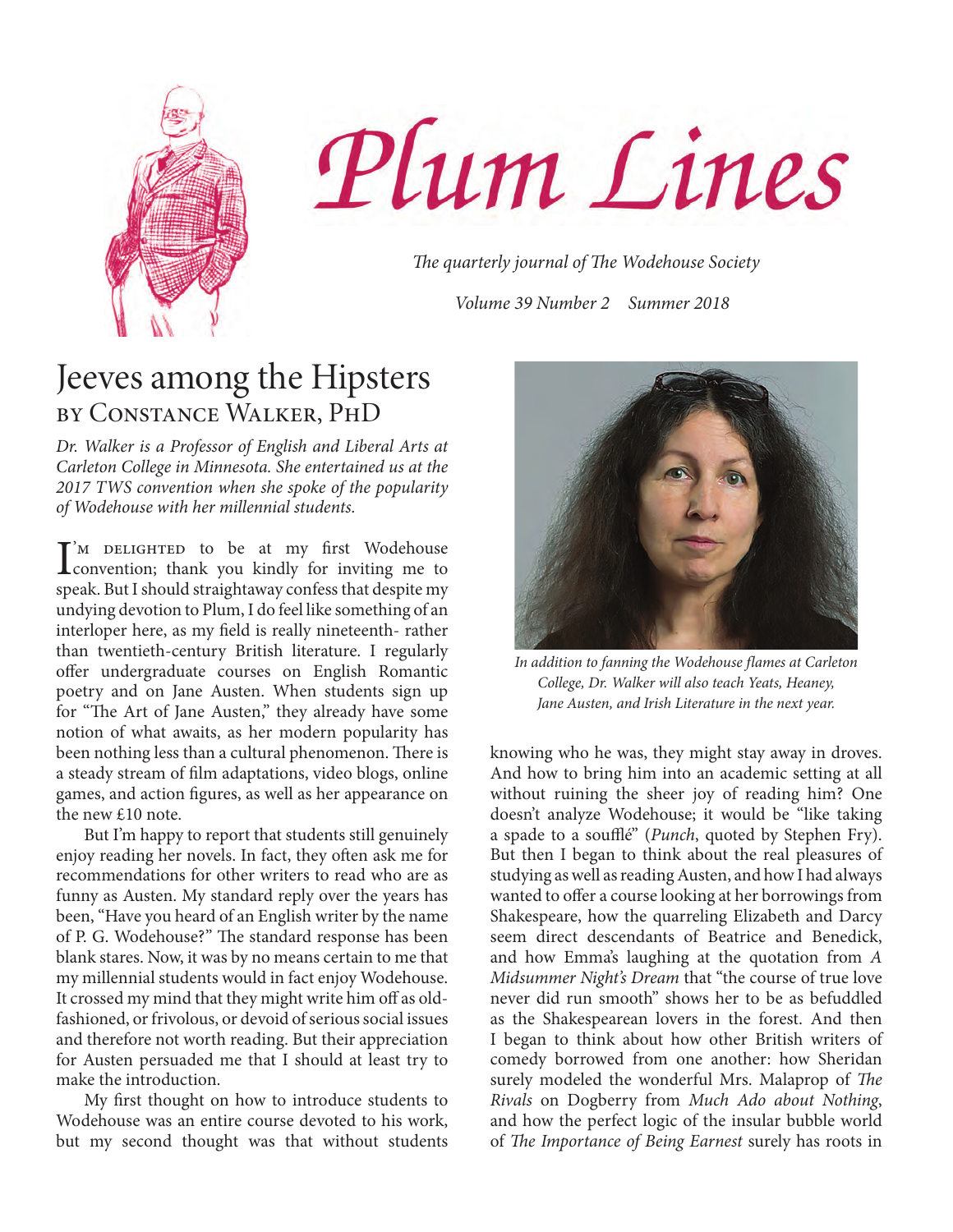Wonderland and in W. S. Gilbert's topsy-turvydom. I imagined a version of Eliot's "Tradition and the Individual Talent" retrofitted with comic writers. And so a course was born: I named it "Introduction to British Comedy." (I'm happy to report that it's now offered yearly and that it's always fully enrolled; if nothing else, there are worse ways of getting through a Minnesota winter.)

My syllabus begins with Shakespeare, although properly we should start with Roman New Comedy. We progress through the centuries (rather more quickly than I would ideally like, but at Carleton we have nineand-a-half-week terms to contend with) all the way up to the Pythons and *The Office* and beyond. By the time we get to Wodehouse, though, the students have read Shakespeare, Sheridan, Fielding, Austen, Peacock, Carroll, Gilbert and Sullivan, Wilde, and Jerome K. Jerome among others, and thus are in a position to have some sense of how Wodehouse fits into the wider British comic tradition.

In her collection of his letters, Sophie Ratcliffe notes that "Wodehouse read his way through Shakespeare each year—and he adored the works of W. S. Gilbert." So my students were able to see similarities between the tone, character, and plots of the Wodehouse stories and earlier romantic comedy and farce. The sunniness of the Wodehousian tone, which has been described as a comic universe without evil, has parallels in Carroll and Gilbert and Wilde. And the character types that figure in much of British comedy—the juveniles, the blocking characters who hinder said juveniles from their bliss, the fools who help them unwittingly, and the clever servants who help them wittingly—are very much present in the Jeeves and Wooster stories as well in the guise of Bertie, aunts, friends, and of course Jeeves himself. Even more importantly, it's by situating Wodehouse's work within the context of British comedy that one can see and appreciate his originality. While the typical comic plot ends with wedding bells, Wodehouse's enormously clever twists make the happy endings those in which Bertie avoids holy matrimony to a series of unsuitable fiancées. The more happily-ever-after comedies you know, the funnier that comic twist becomes, and the more apparent his comic genius.

Thanks to some judiciously applied literary analysis, Wodehouse has won the respect and even the admiration of my students, but has he won their undying devotion? Would "Jeeves Takes Charge" and "Sir Roderick Comes to Lunch" be cast aside with other unwanted textbooks at the end of the term, or would they prove to be a gateway drug leading to a lifetime of Wodehouse addiction?

I bring glad tidings of joy: my students adore him. I always ask on the end-of-term evaluations whether they've discovered any writers they'd like to read more of, and Wodehouse's name appears more times than all the other writers on the syllabus combined, along with comments like "unbelievably funny" and "I'm buying a copy to give to my parents." And thinking about it, I believe that as millennials, there are reasons why they are actually advantageously poised to be able to appreciate Plum. Let me count the ways.

The first reason has to do with irony. Irony, in which the hidden meaning is exactly the opposite of the ostensible meaning, used to be the purview of literature classrooms, where it was taught as a literary term (as distinguished from sarcasm and satire). But irony has spilled over spectacularly from the classroom into contemporary cultural life. In a piece for the *New York Times*, Christy Warpole went so far as to opine that "irony is [now] the primary mode with which daily life is dealt."

Irony is not only tolerated but actively embraced in social interactions, on social media, in the arts, and even in fashion. Virgil Abloh, Kanye West's creative director and the designer of the witty Off-White clothing brand, spoke in a lecture at Columbia of how "irony is a tool for modern creativity." In an essay for *Salon*, Matt Ashby described irony in contemporary television, noting how "shows like *30 Rock* deliver a kind of metatelevision-irony irony; the protagonist is a writer for a show that satirizes television, and the character is played by a woman who actually used to write for a show that satirizes television. Each scene comes with an all-inclusive tongue-in-cheek. And, of course, reality television as a concept is irony incarnate."

## **Millennial Survives Another** Day of Nonstop Irony

Irony flourishes on Twitter as well as on television. Juxtaposing the covers of *What They Teach You at Harvard Business School* and *What They Don't Teach You at Harvard Business School*, James Kirkpatrick wryly posts, "These two books contain the sum total of all human knowledge." Of course, embracing irony means that one needs to be ironic about doing so, and thus we see a fair amount of ironic millennial humor directed at millennials themselves, including a photo of the horn-rimmed glasses throw at the Hipster Olympics, held in Berlin in 2012. And so I would argue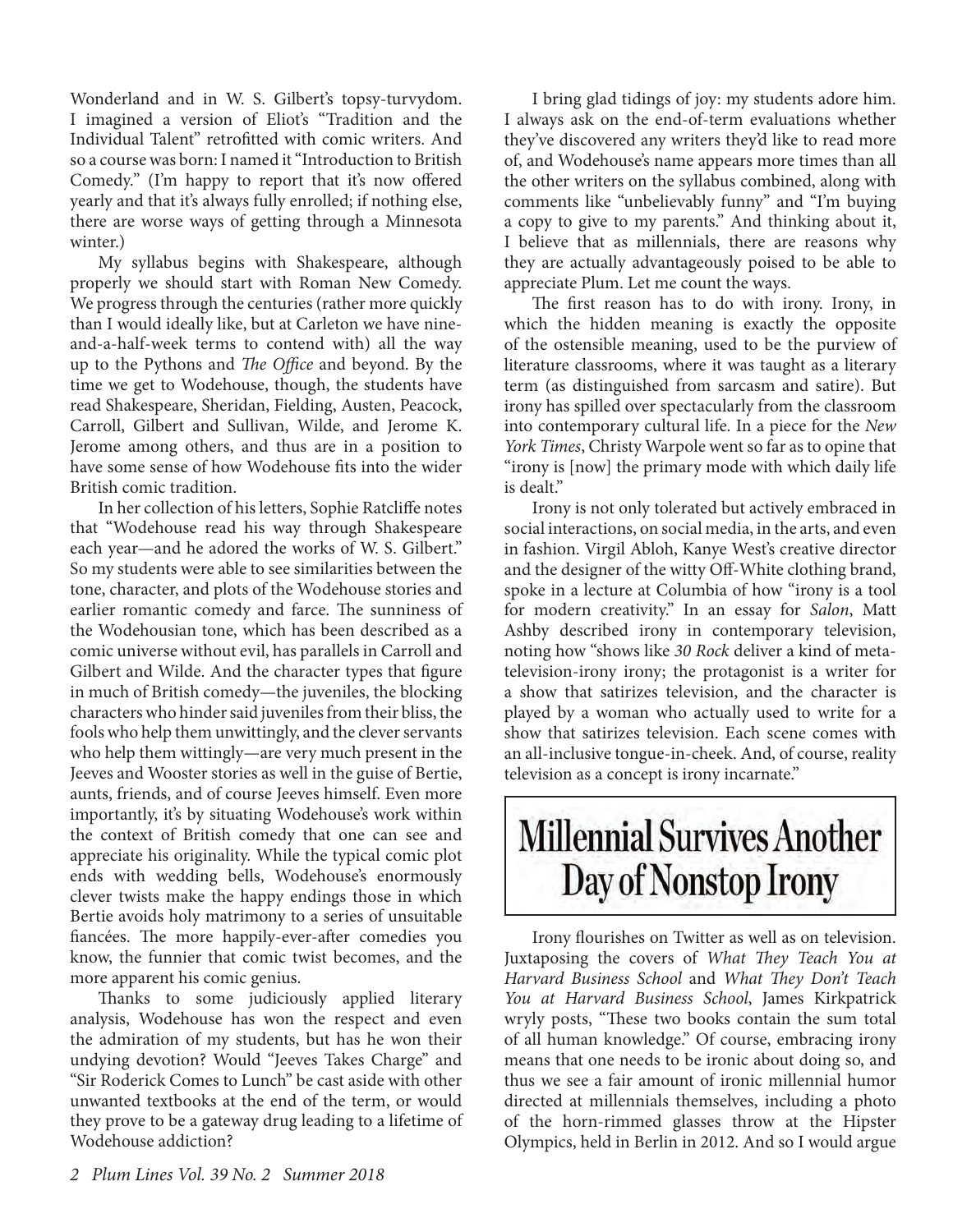that the millennials' appreciation for, engagement with, and creation of irony stands them in very good stead for appreciating the multiple types of irony in Wodehouse.

As I'm sure you'll remember from your years spent in English classrooms, irony comes in many flavors. For example, there's situational irony—situations that include contradictions or sharp contrasts. A lord whose favorite pastimes are pig and garden, and an independent young man about town totally dominated by his valet and his aunts, are the very essence of situational irony. (My students particularly enjoy the vast intellectual superiority of Jeeves to the Eton- and Oxford-educated Bertie.) And we've already pointed to the situational irony of endings that are happy precisely because they consist of *not* getting married.

Wodehouse is also an expert practitioner of structural irony, which frequently involves a naïve narrator "of invincible simplicity or obtuseness" (as M. H. Abrams puts it) who misses clues that the reader easily latches onto. Thus, the narration from Bertie's point of view is often ingeniously constructed to let the reader see what Bertie does not.

There's also dramatic irony, which has to do with plot and again is based upon our having knowledge that the character does not. Whenever Bertie comes up with a scheme independently from Jeeves, we have a pretty fair notion of what will ensue. One of the pleasures of irony is that it bestows a delicious sense of superiority in our own discernment. When I ask my students what they like about Wodehouse, they almost always mention the structural contradictions and incongruities, and again I would suggest that they're primed to notice and enjoy them given their culture of irony.



*When does graffiti become a lesson in irony?*

The second criterion I would cite that makes Wodehouse particularly attractive to millennials, at least to the ones I know, has to do with style. Now, you may think that people who laugh at Bertie's fashion mistakes—the crimson cummerbund, the check suit, the unfortunate moustache—while sporting sleeve tattoos, oversize plaid shirts, and man buns are on somewhat less than solid ground. However, to risk an

overgeneralization, millennials care deeply about their image. Hipsters carefully cultivate their urban bohemian look, which is meant as a critique of mainstream taste and consumer norms. Thus, items of clothing worn unironically by those in the mainstream are ironized as cultural commentary and accessorized in a way that deliberately subverts conventional gender-normed fashion. Those millennials who aren't hipsters care just as much about style and just as much about their image as well. Their concern is less with subversion than with presentation, on Facebook and Snapchat and Instagram, with flattering clothes to wear in the curated versions of themselves they present to their peers online. Many of them, I suspect, not-so-secretly long for a Jeeves, someone who will ensure that they are perfectly dressed at all times. There are fashion services that cater to such deep desires, such as Bombfell and Stitchfix, that will now select and mail out entire coordinated wardrobes for you. So if Jeeves can't be there choosing your clothes and setting them out, at least they can arrive via UPS. After all, who doesn't want the impeccable taste of a Jeeves? (Or Jeeves himself, for that matter.)

The third and most important reason that predisposes my students to love Wodehouse is his inventiveness with language. British humor is renowned for its wit and verbal dexterity, but even in that tradition Wodehouse is *sui generis*. His similes, slang, abbreviations, and mixtures of high and low diction (which I was afraid my students would find archaic) turned out to be one of the things that charmed them the most.

I shouldn't have worried, given the rich linguistic culture that they've been growing up in and helping to create. The millennials are enormously innovative in terms of continuously creating new vocabulary, and in terms of making and making use of social media platforms with memes, emojis, acronyms, and Snapchat and Instagram stories. Anyone who doubts this only needs to click on the Urban Dictionary. Bertie's breezy abbreviations—"that's the posish," "those are the circs," "back to the good old metrop"—clearly have modern counterparts in slang like "preesh" for appreciate and "croosh" for crucial, as well as in the abbreviations and acronyms in texts. One of the more ubiquitous modern abbreviations is "bro," which has given rise to countless related neologisms, including but by no means limited to "bromance," "brotocol," and "brolloquialisms," all of which have become part of the modern brocabulary. A modern equivalent of "Tinkerty-tonk! And I meant it to sting" might be the brush-off "cool story, bro" (irony rears its head once more). Wodehouse's wonderful juxtapositions of high and low, old and new, and classical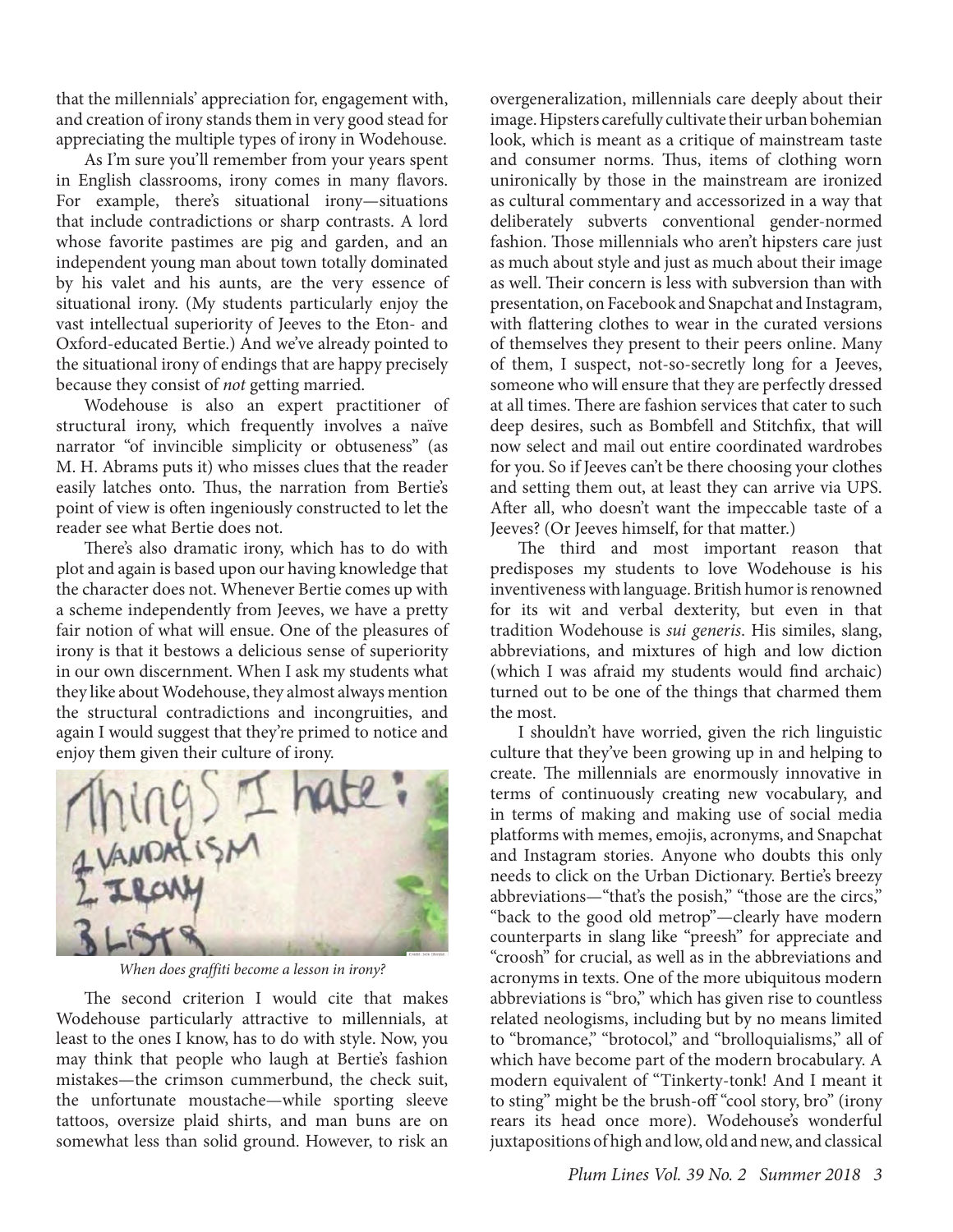quotations and modern slang are uniquely his own, but internet memes often find humor in unexpected incongruity too: there's a whole subgenre of memes dedicated to translating rap lyrics and catchphrases into archaic language.

Some of the most distinctive features of Wodehouse's style are his playful similes and metaphors. When Jeeves is forced to confront the offensive purple socks, "he lugged them out of the drawer as if he were a vegetarian fishing a caterpillar out of the salad." And possibly my favorite simile of them all is "Aunt calling to Aunt like mastodons bellowing across primeval swamps." These perhaps have some sort of modern visual equivalent in the playfulness of those extraordinarily popular internet memes that take stock photos and add unexpected metaphorical descriptions. The distracted boyfriend meme, for instance, has become so famous and appeared in so many variations that it's even spawned a meta-meme.



*Memes and meta-memes*

One final noteworthy characteristic of Wodehouse's comic style is his intermingling of literary quotations and colloquial speech and slang, as in "The view I took of it was that the curse had come upon me," and "Claude and Eustace looked at each other, like those chappies in the poem, with a wild surmise" (extra points to my students who recognize those sources). This Wodehousian admixture perhaps finds something of a contemporary echo in the fusion of old-style Broadway

musical and rap in the innovative lyrics of *Hamilton*, a show beloved of my students, and one that may well have interested Wodehouse as a lyricist himself.

So once again I would argue that such verbal playfulness and creativity online and off makes the millennial generation attentive to and appreciative of the deliberately clashing registers of Wodehousian prose.

I'm glad to be able to provide a happy ending to my story. Once again, Jeeves has saved the day. Gratifyingly, Plum's popularity continues unabated among the young, at least those of my acquaintance. Although Wodehouse wasn't able to attend college himself, I'm delighted to have offered him a place in the Carleton curriculum. Thank you for your kind attention.

### *A Plum Assignment*, by Armstrong and Milstein



IN THE MULLINER story "Strychnine in the Soup,"<br>
P. G. Wodehouse tells us that "there is no surer n the Mulliner story "Strychnine in the Soup," foundation for a beautiful friendship than a mutual taste in literature." Curtis Armstrong and Elliott Milstein might add that no mutual taste in literature is a surer foundation for friendship than a mutual love of the works of P. G. Wodehouse, and their forty-seven years of friendship, sparked by the Master when they were barely out of short pants and spots, proves it. Across those decades, the authors expressed their love of Wodehouse through deep dives into his oeuvre in papers and presentations delivered at TWS conventions and published in *Plum Lines* and elsewhere.

*A Plum Assignment: Discourses on P. G. Wodehouse and His World* collects all these pieces together along with new articles that reflect on both the original papers and the friendship and collaboration that helped create them. Included are articles examining the nature of Bertie Wooster's friendships, the viability of Ukridge's penny-ante stratagems, the satiric depredations of Mulliner's Hollywood, and, published for the very first time, the university thesis that started it all. Each piece appears with its own meta-commentary by the authors, and the book includes a foreword by our own Elin Woodger Murphy.

To procure your copy, simply go to Amazon.com (also available on Amazon in Canada and the U.K.), barnesandnoble.com, or order directly from Elliott Milstein at electron method. Then pour yourself a w. and s. and join two great pals for a journey through the world of P. G. Wodehouse!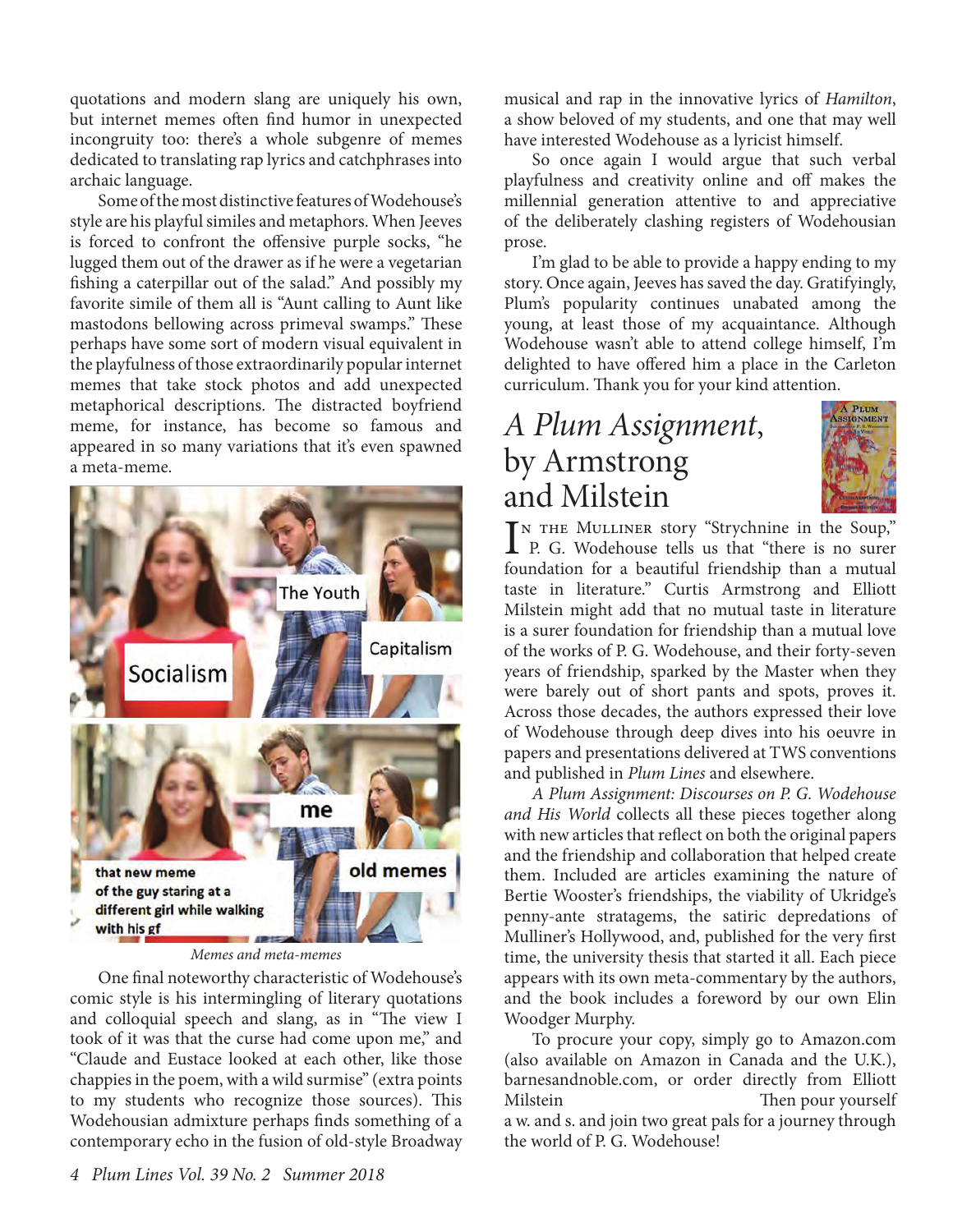### Rivals of P. G. Wodehouse: A Girl Like Anita Loos by Bob Rains

"So this gentleman said a girl with brains ought to do something else with them besides think." *Gentlemen Prefer Blondes*

 $\mathbf{M}$  HEN ANITA Loos died in 1981, newspapers ran  $\mathsf{V}\mathsf{V}$  lengthy obituaries covering her incredible life and accomplishments. They variously reported her age as anywhere between 79 and 93; ladies of those times tended to be coy on the subject. Sadly, today Loos is remembered, if at all, only for her masterpiece *Gentlemen Prefer Blondes*. And her surname appears as a useful four-letter word in crossword puzzles.

The consensus is that Corinne Anita Loos was born on April 26, 1888, in Sisson (now Mount Shasta), California, the middle of three children. Her older brother Clifford graduated from the Stanford Medical School and later cofounded the Ross-Loos Medical Group, the first HMO in the United States. Her sister Gladys, a child actress, died of peritonitis at age eight during one of their father's absences; he was often accompanied by some admiring female.

Anita adored her roué of a father. R. Beers Loos was an editor, author, theater manager, and general entrepreneur. As fast as he earned or borrowed money, he spent it and more. One result of his spendthrift ways was that the family moved frequently to various locations in California. He put both Anita and Gladys on the stage from their early years. Anita first appeared in David Belasco's play *May Blossom*. Later she played the lead role of Little Lord Fauntleroy. Often her acting was the chief source of the family's income. But Anita's future lay in creating roles, not performing them.

The word "prodigy" is thrown around quite a bit, but if ever there was a writing prodigy, it was Anita Loos. She became a professional writer at about age eight, winning a contest in the magazine *St. Nicholas* to create an advertisement for a floor polish known as F. P. C. Wax. Without being familiar with the actual product, Loos submitted the winning entry:

The best thing I've seen, said the Man from Mars, Since I left my abode among the stars Is something my own world sadly lacks The earth's greatest boon F. P. C. Wax.

For her effort she earned \$5, which her father promptly "borrowed."



*Writing prodigy Anita Loos, a tiny powerhouse of movie scripts*

At age thirteen, Loos began to submit pieces to the New York paper *The Morning Telegraph*. The *Telegraph*  had a column called "The Town in Telegraph," which ran a contest for humorous anecdotes about life in New York. Loos won the contest. A California girl, she had never set foot in New York. She continued to write short paragraphs about life in New York for the *Telegraph*, which paid her by the word.

Loos was still acting in her father's San Diego stock company, which ran a theater with both live acts and short movies. Rehearsals were held in the afternoon so that Loos could attend high school in the mornings. Loos became intrigued with the movies, especially the Biograph movies directed by D. W. Griffith. She tried her hand at writing a script, found Biograph's address on a movie canister, and mailed the script off to New York City, signing it "A. Loos." Within two weeks she received a letter from Biograph, addressed to "Mr. Loos," accepting her scenario and indicating that on receipt of a signed assignment, Biograph would pay \$25. One of her very first scripts became the movie *The New York Hat*, directed by Griffith and starring Mary Pickford, Lionel Barrymore, and Lillian and Dorothy Gish. Not bad for a beginner! *The New York Hat* can still be seen on YouTube, but here one must add a note of caution. The movie was made in 1912, when Loos would have been 23 or 24 years old, so the suggestion in her autobiography that she was a mere high-school girl at the time is difficult to accept. Like Wodehouse, Loos did not believe in letting a strict adherence to fact get in the way of spinning a good yarn in any of her three autobiographies: *A Girl Like I*, *Kiss Hollywood Good-by*, and *Cast of Thousands*.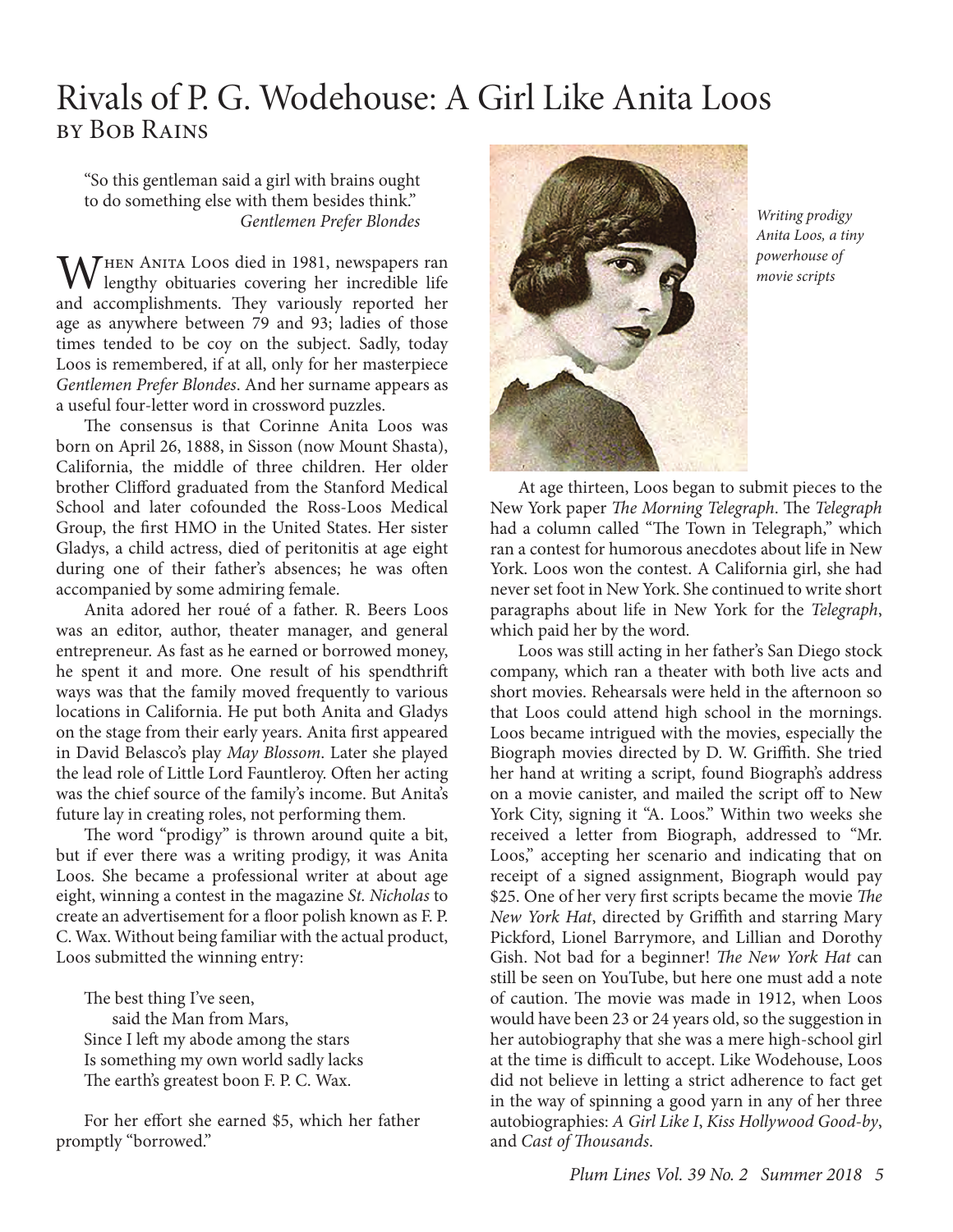In any event, Loos did manage to graduate from high school at some point, squeaking by with the lowest possible passing mark in English. That was the end of her formal education.

*The New York Hat* was the start of Loos's long and very successful career as a scriptwriter. Between 1912 and 1915, she submitted 105 scripts to Biograph, which accepted all but four of them. The rest were produced by other studios, such as Vitagraph. In 1914, Griffith's scenario editor, Thomas Dougherty, wrote to Loos (who had by now started signing herself as Anita Loos), informing her that Biograph was moving its business office to Hollywood and asking her to be interviewed there. Anita, who stood 4′11″ tall and weighed 92 lbs., arrived at the studio with her mother. Understandably Dougherty assumed that the mother was his gifted screenwriter, but that was soon corrected. Entering the room later, the great D. W. Griffith made the same mistake. He offered her a part in a film he was directing, but she demurred; she knew where her strengths lay.

Loos married an unprepossessing gentleman named Frank Pallma Jr. in 1915. By her account, she sent him out to buy hair pins shortly after the wedding, and while he was running this little errand, she packed up her bags and went home to mother. After their divorce in 1919, Loos married actor/director/screenwriter John Emerson. Although the marriage lasted, in the legal sense, until Emerson's death in 1956, it was not exactly made in heaven. An inveterate philanderer, he loved to take credit for her work and spend her money. Sam Goldwyn once said that "Emerson is one of them guys that lives by the sweat of his frau." Loos wrote, "Instead of living happily ever after, John and I set about wrecking each other's lives." After an incident in 1937 in which Emerson tried to strangle her, she took him to the Las Encinas Sanitarium. Loos found that he had stolen all of her money, often spending it lavishly on other women. He was diagnosed as a schizophrenic and remained in the sanitarium most of the rest of his life.

Despite her marital woes, Loos went from success to success as a screenwriter. Her first screen credit



*No dumb blonde here (with John Emerson)— Anita's precocious writing caught Hollywood's attention early and often.*

specifically mentioning her name appeared in 1916 in the film *Macbeth*, in which her billing came immediately following Shakespeare's. She wrote the subtitles for Griffith's *Intolerance* (1916) and traveled for the first time to New York for the premiere. In high demand, she wrote movies that helped make stars of matinée idols like Norma and Constance Talmadge, Marion Davies, and Douglas Fairbanks. She also began to write Broadway plays, starting with *The Whole Town's Talking* (1923), ostensibly co-authored by John Emerson.

By this time, Loos had become bicoastal. She also became a great favorite, not only of those in the arts but also of the intelligentsia. She knew everyone. She wasn't impressed with the Algonquin Round Table gang—she "found their exhibitionism pretty naïve." She was more intrigued by baseball star, spy, polyglot, and all-around genius Moe Berg. The astronomer Edwin Hubble became a great friend. The poet Vachel Lindsay wrote her love letters, which are now housed in Harvard's Houghton Library collection. Aldous Huxley became a fan and bosom companion. The list goes on and on.

But the real love of Loos's life was H. L. Mencken, the "Sage of Baltimore," of whom she wrote, "I found an idol to adore for a lifetime." Although she clearly wanted more, they remained only close friends. Mencken by his own account had a predilection for blondes of a certain, well-known type. According to his biographer, Mencken declared that "his ideal was a buxom German waitress, apple-cheeked, amiable, and eager to attend to his wants." Obviously, the diminutive brunette Anita Loos did not fill the bill.

In order to amuse herself during a long train ride in 1924 from New York back to California, Loos wrote a sketch, in the form of diary entries, of a not-so-dumb "dumb blonde," a golddigger named Lorelei Lee, who is pursued by many older "gentlemen." The next year, she sent her sketch to Mencken, who announced, "Young lady, you have committed the great sin. You are the first American who ever made fun of sex." With Mencken's help, Loos placed it in *Harper's Bazar* (later *Harper's Bazaar*) where it created an immediate sensation. *Harper's* encouraged Loos to write further adventures of Ms. Lee, and Loos obliged, ultimately producing six installments, March to August 1925.

In November 1925, *Gentlemen Prefer Blondes*  appeared in book form. It was an instant sensation, going through sixteen printings by August 1926. It catapulted Anita Loos to international fame. It has been translated into many languages, and, almost a century later, it remains in print.

If all you know of *GPB* is the hopelessly corny movie with Marilyn Monroe and Jane Russell (which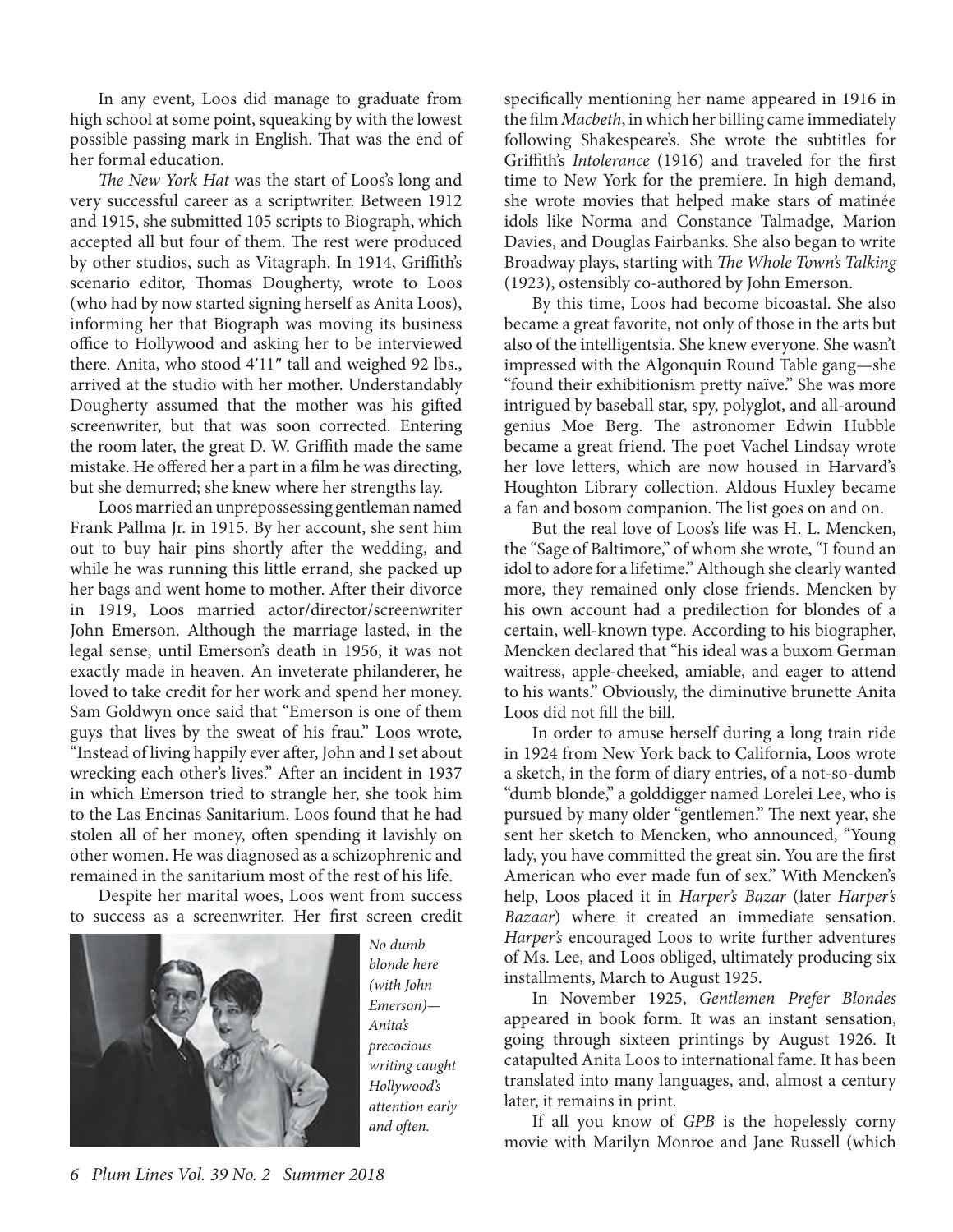Loos was not involved in writing), you owe yourself the treat of reading the original book. Reviewers correctly noted that it was "side-splittingly funny," "sly and sophisticated," "civilized, human, ironic and never crude." The philosopher George Santayana, possibly with tongue in cheek, called it "the best book of philosophy written by an American." It was greatly admired by such diverse figures as Churchill and Mussolini.

Lorelei Lee may remind you of *Full Moon*'s Veronica Wedge, of whom Wodehouse said: "A lovely girl needs, of course, no jewels but her youth and health and charm, but anybody who had wanted to make Veronica understand that would have had to work like a beaver."

On her trip to Paris, Lorelei writes, "So I really think that American gentlemen are the best after all, because kissing your hand may make you feel very, very good, but a diamond and safire bracelet lasts forever." (Lorelei's spelling, grammar, and punctuation are often rather haphazard.)

The sex in *GPB* is never explicit. Perhaps the closest it gets to the surface is when Lorelei reports on her visit to the "Foley Bergere":

It was very artistic because it had girls in it that were in the nude. So one of the girls was a friend of Louie and he said that she was a very very nice girl, and that she was only 18 years of age. So Dorothy said, "She is slipping it over on you, Louis, because how could a girl get such dirty knees in only 18 years?"

*GPB* took on a life of its own. It became a Broadway stage play in 1926, running for six months. Then it was made into a (mostly) silent movie starring Ruth Taylor, who, according to Loos, "took the role seriously, married a millionaire as soon as the picture was completed, and has never acted again." In 1949, it became a hit Broadway musical starring a hitherto little-known actress named Carol Channing, with songs by Jule Styne and Leo Robin. The Monroe-Russell movie followed in 1953. In 1974, yet another version opened on Broadway under the name *Lorelei*, again starring Carol Channing and with additional songs by Styne, Betty Comden, and Adolph Green.

Not one to rest on her laurels, Anita Loos continued to write and write and write. With F. Scott Fitzgerald, she wrote the screenplay for *Red-Headed Woman* (1932), which made Jean Harlow a star and won *Vanity Fair*'s best movie of the year award. With Robert Hopwood, she wrote *San Francisco* (1936), starring Clark Gable, Jeanette MacDonald, and Spencer Tracy. She adapted Clare Boothe Luce's play *The Women* to the screen in

*Anita Loos in middle age: Much of her work is worth revisiting, though she is now remembered mostly for* Gentlemen Prefer Blondes.



1939, with an all-female cast, including Norma Shearer, Joan Fontaine, Joan Crawford, Rosalind Russell, and Paulette Goddard. In 1951, she adapted Colette's *Gigi* to the stage, featuring an unknown ingenue named Audrey Hepburn.

All told, Anita Loos has over 100 film credits and ten Broadway shows to her name. Her published nonfiction works span 1920 to 1978 and include *Twice Over Lightly: New York Then and Now* (1972), written with her friend Helen Hayes. Her published works of fiction, including the sequel *But Gentlemen Marry Brunettes* (1928), span 1925 to 1984. Loos's biographer Gary Carey noted that "In terms of creative longevity, she is in a class with Bernard Shaw, P. G. Wodehouse, and only a few others." That her star has faded is most unfortunate. As far as your reviewer can ascertain, no society exists to keep her memory and works alive, and that is a matter that surely deserves to be rectified.



"I think the trouble with Freddie," said the Crumpet, "is that he always gets off to a flying start. He's a good-looking sort of chap who dances well and can wiggle his ears, and the girl is dazzled for the moment, and this encourages him."

"Good-bye to All Cats" (1934)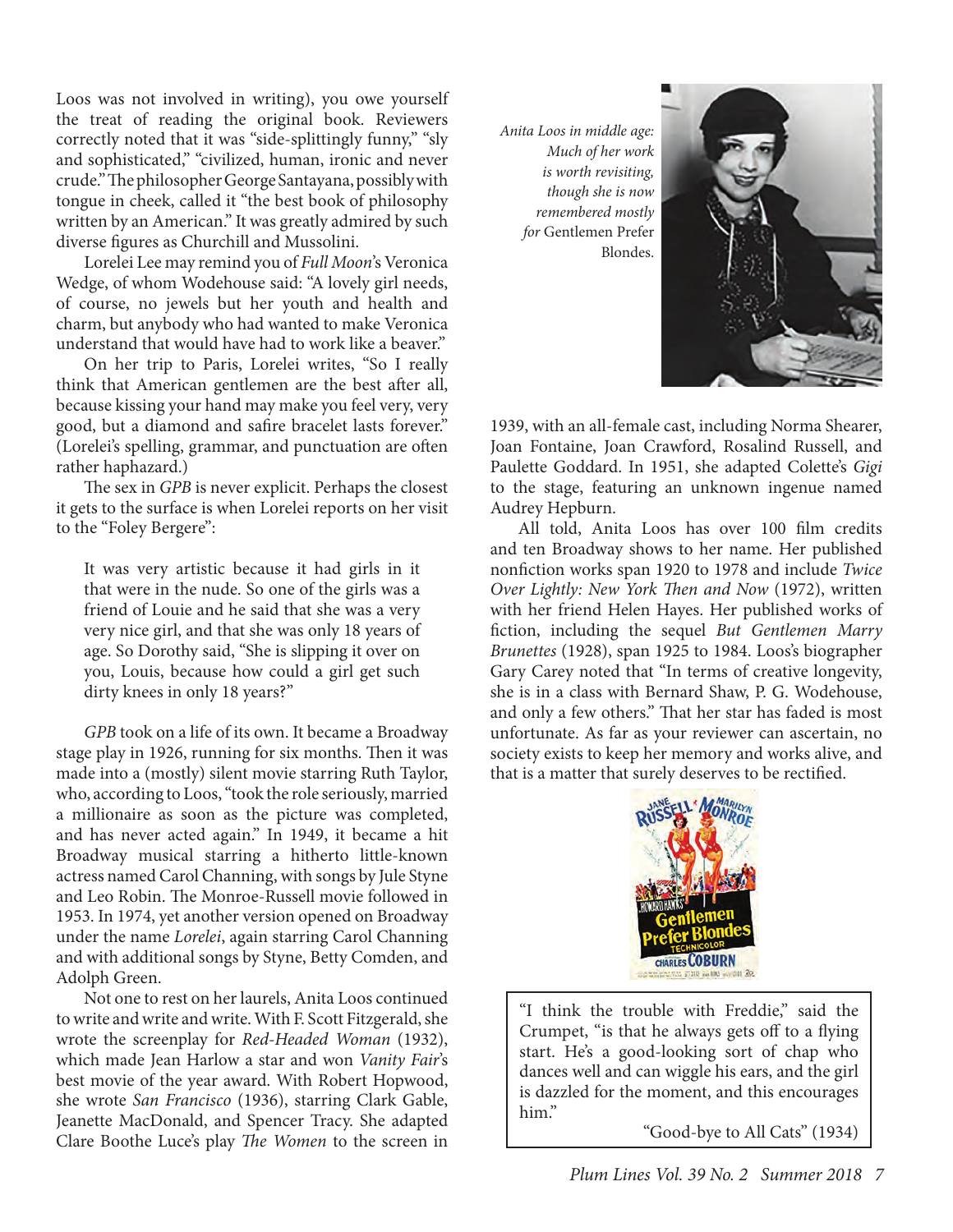### P. G. Wodehouse: Master Spy? A Tale of Espionage, Plum, and American Intelligence BY THOMAS L. R. SMITH

*A version of this article appeared in the Summer 2002*  Plum Lines*. TWS President Thomas L. R. Smith continues to study the issue and gave us a worthy update at the 2017 convention. While some mysteries may never be solved, given the passage of time and passing of all of the participants, they're certainly interesting to discuss.*

 $\mathbf{M}$ <sup>ost of</sup> us familiar with the Master's life know<br>the locality his extended tour of European fortresses at the invitation of the German army during World War II. Scooped up by the Germans during their invasion of France in 1940, Plum was given an all-expensepaid vacation that included the sites of Liege, Huy, and Tost. Most of us are also familiar with the controversial broadcasts about this extended holiday vacation that Plum made in the summer of 1941. If you are familiar with these events, then you are also familiar with the investigations into Wodehouse's activities conducted by British Intelligence Services. What many of us are not familiar with, though, is that Wodehouse was the subject of several investigations conducted by the American Federal Bureau of Investigation and was under the watchful eye of American intelligence agencies during his time under German supervision in Berlin and while in Paris at the end of the War. At one point, J. Edgar Hoover even believed that one of Wodehouse's books may have been used by the Soviets as a codebook.

Plum's first encounter with the FBI is related to us in Paul Reynolds's autobiography, *The Middle Man: The Adventures of a Literary Agent*. Reynolds was Wodehouse's American literary agent and, in addition to finding book and magazine publishers for Wodehouse's output, took care of a wide array of personal business for the author. One morning, early in World War II, two G-Men arrived on Reynolds's doorstep full of questions about the Master. Reynolds does not go into detail about these intrepid G-Men. He does not tell us if they had bulges under their trench coats or whether they had trench coats at all. Nor does he tell us what methods the G-Men used to pry information out of him. What Reynolds does tell us is that the FBI had been reading his mail and that they were particularly interested in a letter from Wodehouse. In a postscript to a letter dated November 27, 1941, from the Adlon Hotel in Berlin, Plum asked Reynolds to "send to the Reilly and Lee Co., 325 West Huron Street, Chicago, the sum of One Thousand dollars and chalk it up to me



*P. G. Wodehouse, master spy, at least in J. Edgar Hoover's eye*

on the slate. Tell them to hold it for Edward Delaney. Important." This was not a small sum of money. Today it would be the equivalent of almost \$15,000. Since Reynolds handled quite a few transactions for Wodehouse and other authors, this particular request was not immediately recalled, so Reynolds asked the G-Men if he might check his files. The G-Men, wanting to get to the bottom of this, probably responded with "Certainly" or "Please do" or some other indication of their approval. It was but the work of a moment for Reynolds to produce the letter in question along with notes about the transaction. It turns out that Reynolds failed to carry through on Plum's request. Scrawled in pencil at the bottom of the letter, Reynolds noted that Mr. Delaney was a "Prisoner of War Enemy. Did not pay."

But who was this Delaney? Among some circles, he worked under the name E. D. Ward. Delaney was an unsavory character. He had been an unsuccessful silent-movie actor and also had had an unsuccessful career as a Hollywood producer. That alone may qualify him for the title "unsavory character," but there is more. He worked for MGM at the same time that Wodehouse was employed there. While Wodehouse was toiling away on movie scripts, Delaney was traveling around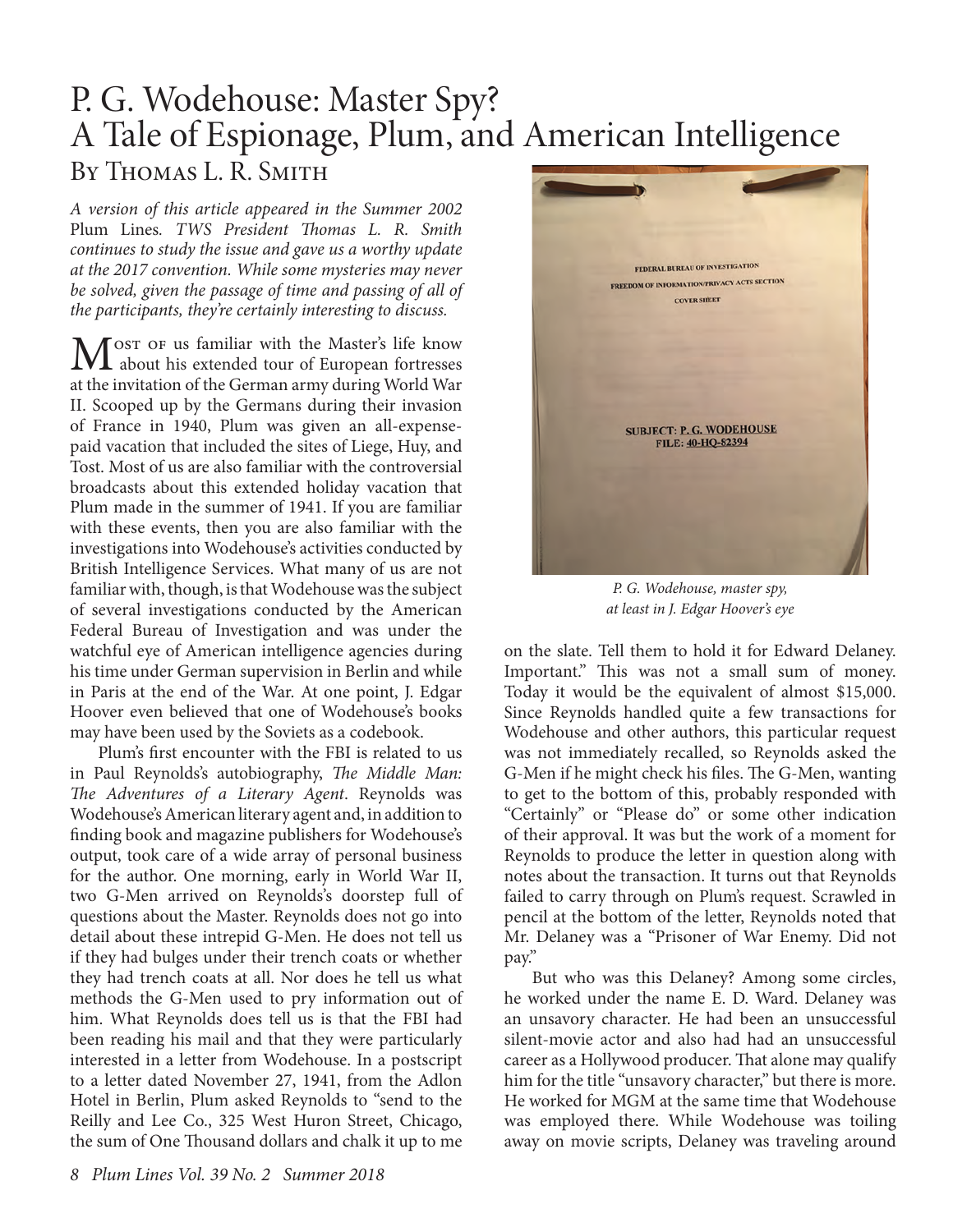the United States chaperoning the Little Rascals on publicity tours. In his spare time, when not inflicting the Little Rascals on an unsuspecting public, Delaney wrote detective novels—and not very good detective novels at that. Being a failure at acting, producing, writing, and publicity tours, Delaney thought he would try his hand at journalism. He traveled to Hitler's Germany in the years before the war and began broadcasting to America about the virtues of the Reich. As an "American Radio Broadcaster," Delaney worked under the supervision of Werner Plack, the same Werner Plack who would befriend Wodehouse on his release from the Tost internment camp. Yet when America entered the war, it became important for Plack to portray Delaney as an independent journalist. Plack needed to find a way to pay

Delaney without it appearing that he was in Germany's employ. Plack decided to launder money through Wodehouse and asked him to write to Reynolds to transfer the funds. Yet Reynolds' failure to make the payment foiled Plack's scheme.

Plum's second encounter with the FBI was over the release of the novels *Joy in the Morning* and *Money in the Bank*, the short stories "Excelsior" and "Tangled Hearts," and some private correspondence. In May 1942, Wodehouse arranged for these materials to be delivered to Paul Reynolds. Apparently, the novels, stories, and letters were given to Plack, who sent the material to the American Embassy in Berlin. The embassy was in the process of being shut down, since America had now entered the war, and the embassy personnel and the papers were sent on to Lisbon. In Lisbon, they were handed to George F. Kennan, an American Foreign Service officer assigned to the Berlin Embassy on his way back to the United States. Kennan would later gain fame as the author of "The Long Telegram" and "Mr. X" articles which appeared in *Foreign Affairs* magazine, outlining American coldwar strategy from 1948 until the fall of the Berlin Wall. He was also the architect of the Marshall Plan. While these are significant accomplishments, our interest is not with Kennan, Diplomat, but with Kennan, Courier. While Mr. Kennan recalled handling a packet of papers, he claimed he never opened it to see what was inside. On arrival in New York, he transferred the package to the FBI. The FBI went through the stories carefully. They sent them down to the laboratory where the boys in the white coats examined the stuff "for the presence of secret ink by those methods which would not alter



*Strange and unsavory bedfellow Leo Delaney*

the appearance of the specimens." They were sent on to the codebreakers to see if the stories contained secret codes.

What did the spy guys discover? Nothing. No codes. No secret inks. Oh, they did discover one thing: that before sending the material on to the American Embassy, the Germans had sent the papers down to the lab to have their guys in white coats look 'em over for secret inks and codes. The papers were sent on to Paul Reynolds and a report was made to an agent in "Division Five." Who the agent or what Division Five was must remain a mystery. The FBI redacted the name of the agent.

Wodehouse would come to the FBI's attention again in 1945, which

we will go into later. But from the time of his release from internment and during his stay in Paris, American intelligence agents kept an eye on him. The FBI files have a number of newspaper clippings that report Wodehouse's comings and goings, and an American agent operating in Paris under the supervision of the Intelligence Section of the American Embassy in Madrid reported on Plum from time to time. The earliest American report on Wodehouse came from the Berlin Embassy.

Perhaps at this point I need to digress a little bit. At the beginning of World War II, U.S. intelligence and espionage was divided between two agencies. Foreign intelligence was the domain of the State Department, while the Federal Bureau of Investigations handled domestic counterintelligence. The Office of Strategic Services and the Central Intelligence Agency had yet to be created.

So, back to our story: In a six-page memorandum to the Secretary of State, the Second Secretary of the Embassy gave a complete report on the broadcasts Plum made for the Germans after his release from internment. The Second Secretary actually met with Wodehouse in the Adlon Hotel and, after a lengthy discussion, concluded that Wodehouse found dealing with the Germans distasteful. The Americans at the Embassy also concluded that the affair was innocent.

After the Germans transferred Wodehouse from Berlin to Paris, the Americans were still able to monitor Wodehouse's activities in Paris through the aforementioned agent working for the American Embassy in Madrid. The American's spy, who went under the code name "PEP," travelled freely between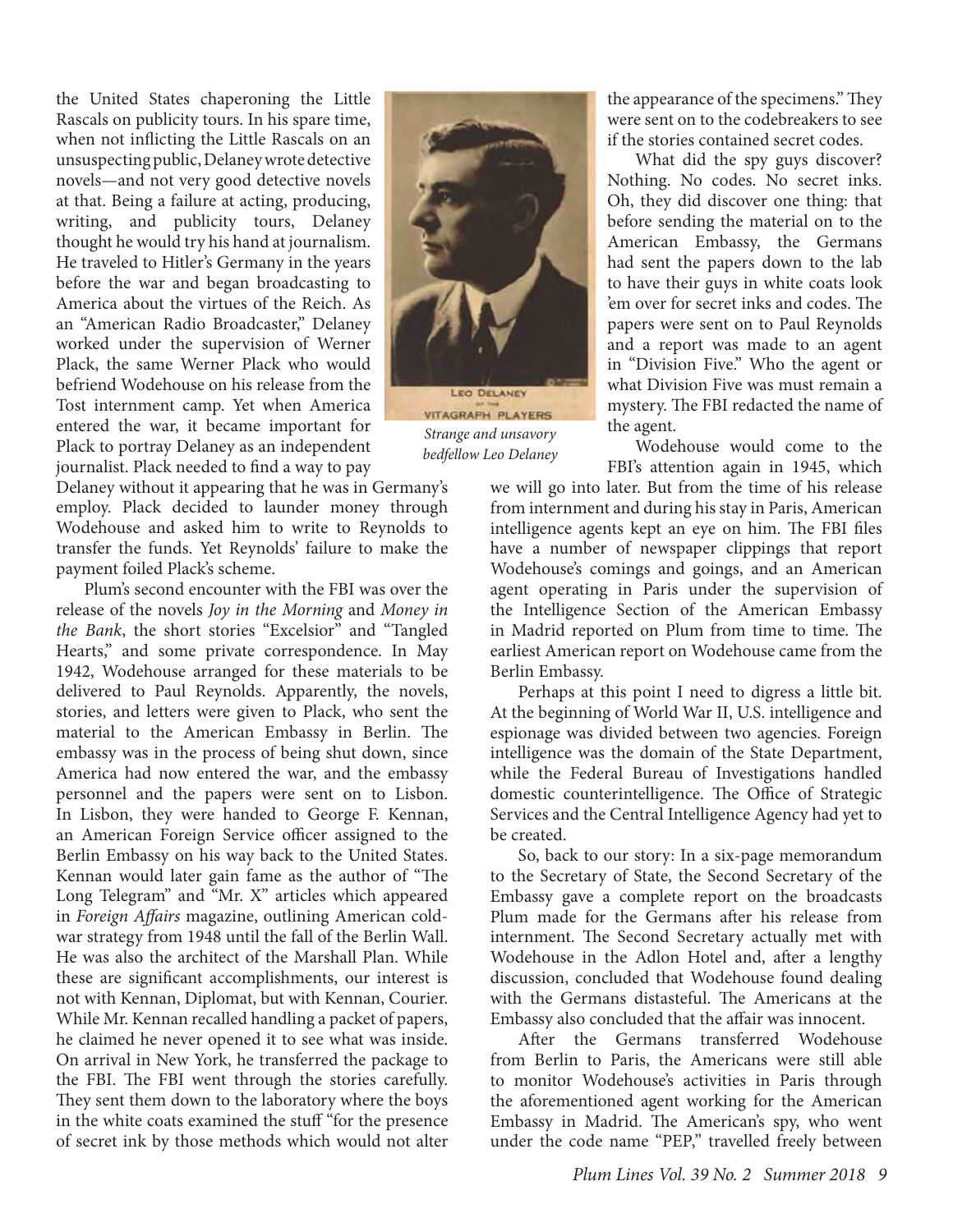Madrid and Paris. When in Paris, he stayed at the Bristol Hotel, which was the same hotel that Wodehouse was using. In addition to being the home of high-value enemy nationals, including the Mufti of Jerusalem and John Amery of the pro-German British Brigade, the Bristol was also the center of international money laundering and black-market activity.

It was through engaging in these affairs that PEP was able to bring back information to the Americans. He also ran into the Wodehouses at the Bristol. His reports to the Americans were not good. In fact, they are the closest thing to a smoking gun that one might find against Plum. PEP's first mention of the Wodehouses is that when they first arrived, Plum and Ethel were dressed in shabby clothes, looking like war refugees. It was in a matter of a couple of days that the Wodehouses were able to significantly upgrade their wardrobe and looked quite elegant, according to PEP. His next report was even more damning, claiming that Plum could be seen padding the halls of the Bristol in slippers and bathrobe, listening in at keyholes for fellow residents who might be listening to anti-German propaganda broadcasts. PEP claimed that Plum would report the offenders to the Germans.

The American intelligence section of the Madrid Embassy chose not to share PEP's information with the British. In fact, not only did PEP provide information that may have implicated Wodehouse in something much more serious than the Berlin broadcasts, he made serious allegations on several other individuals of different nationalities, all of which could have been used to support charges of espionage, collaboration, or treason. But the Americans chose to pass none of PEP's information or allegations on to other nations. Why? For several reasons. For one, the Americans did not trust PEP. He was, it turned out, a triple agent. While he was in the employ of the American Embassy, they also knew he was working for the Japanese Embassy and the Germans. He often sold information to the highest bidder. He also had a reputation for dishing dirt on people he did not like. And he also gave his employers the information he thought they wanted to hear. In the end, the Americans decided his information was not trustworthy and that passing the information on to British intelligence might do more harm than good.

The FBI conducted its final investigation of Wodehouse at the end of the war. While it is not explained in the FBI files on Wodehouse, J. Edgar Hoover had a notion that Wodehouse's novel *Piccadilly Jim* was a secret codebook being used by Soviet agents. A letter signed by Hoover contains a list of sixteen books he suspected as possible codebooks. The Tauchnitz

edition of *Piccadilly Jim* was number six on the list. Apparently, agents all over the world scoured libraries and bookstores for the novel. One G-Man decided to check at the Library of Congress. The two copies in the Library of Congress, the Dodd, Mead and Company edition of 1917, and the Herbert Jenkins fourteenth printing of 1928, were missing with no record of being checked out. The agent went back six times before he concluded that the books were "possibly lost." J. Edgar called on his men in London and Paris to find the books.

Agents searched for months. Finally, in January 1946, a used copy of the Tauchnitz edition was found by a State Department employee in a bookstore in Paris and sent on to the boys in white coats. The book was given the name "Q646" by the fellows of the lab. They examined and decoded it. While the lab report doesn't go into details about the types of test used, nor do the decoders comment on the quality or humor of the book, the author of the report tells us that *Piccadilly Jim*, or Q646, was not a codebook. They did, however, keep it for their library.

But I'm sure you are wondering how the FBI and J. Edgar Hoover came to think that *Piccadilly Jim*, a book written by an apolitical Englishman in 1917, might be a Soviet codebook? As, I said earlier, the answer is not in the file on Wodehouse. To find the answer, one has to look at the FBI's counterintelligence efforts against spying by the Soviet Union in the United States and the FBI investigation into Leon Trotsky's assassination

**Federal Bureau of Investig** United States Department of Br Washington, O. C. **ALL INFORMATION CONTAINED<sup>18</sup>, 1942** HEREIN IS UNCLASSIFIED dated 3-13-42 beginning, "F. G. E.G.CAH

*Documentation of Wodehouse's alleged codebook*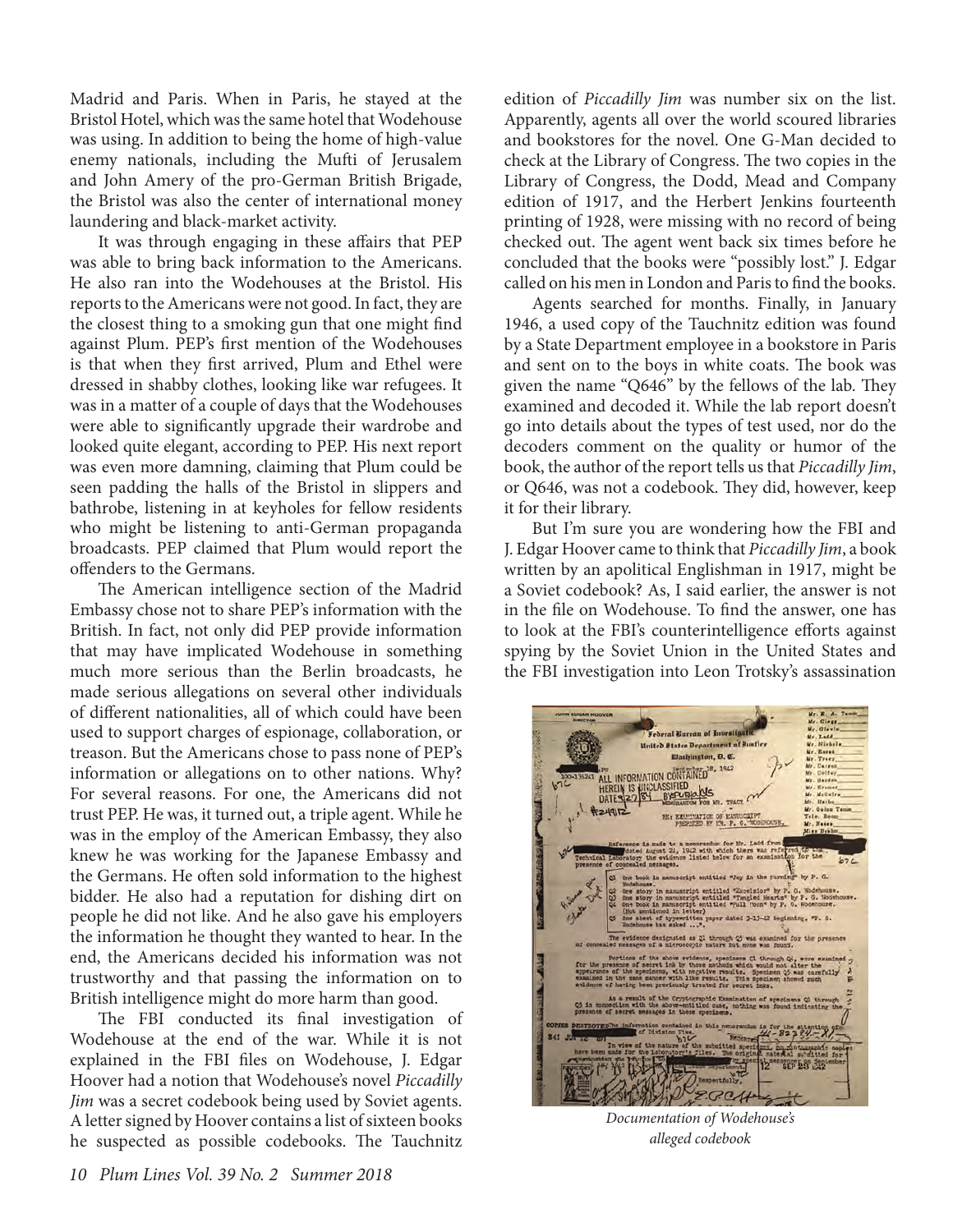in Mexico City. While investigating Trotsky's murder, the FBI uncovered a Soviet network that included mail drops in Mexico City and New York City. The Soviet agent operating the mail drop in New York was one Lydia Altschuler, known by the FBI as "Alto." Ms. Altschuler was a naturalized American citizen of German origin who had worked for a Soviet film distributor.

At the time of the FBI investigation, she was the education director for the Consumers Union, which was listed as a Communist front organization by the House Committee on Un-American Activities. It appears she received coded messages from Soviet agents in Mexico and transferred them to Soviet agents in New York. The FBI had infiltrated the spy network to the extent that it was intercepting the coded messages. However, they could not decode them because they did not have the codebook.

It would be useful now to present an aside on espionage methods. Book ciphers, also known as Ottendorf and Arnold ciphers, have been in use by spies since the American Revolution. Benedict Arnold and Baron Ottendorf, both noted turncoats to the American cause, are credited with inventing them. They are a fairly simple way to send a coded message, but they are also very difficult to break. To break the code, one needs to have the same edition of the book that the sender of the message used to encode the message. If there is any variance in page numbers, words on a page, or number of words in a line, the code becomes difficult if not impossible to break. The way a book code works is that the writer of the message finds the word he wants to use in his copy of the codebook and gives the word a numerical code based on the page, line, and sequence in the line the word is found. For example, using the Everyman edition of *Piccadilly Jim*, the word "red" would have a code of 37-12-3. The book cipher can be made more complicated by using four numbers to identify a letter in the word.

Now back to Ms. Altschuler. The FBI apparently went snooping in Ms. Altschuler's apartment, as the FBI was known to do. She had several books one her shelves, including the Tauchnitz edition of *Piccadilly Jim*. It seems that on her way from her native Charlottenberg, Germany, she spent time in Leipzig, the home of Tauchnitz Publishers. Tauchnitz published English-language books in Germany. And one of those was *Piccadilly Jim*, which found its way onto Ms. Altschuler's bookcase. As I mentioned before, it turns out that *Piccadilly Jim* was not the book the FBI was looking for. While Ms. Altschuler never spilled the beans, pleading the Fifth before the House Un-American Activities Committee, one of her coconspirators provided the authorities with the name of the codebook. Unfortunately for us, the name of that codebook is still classified, should the Russians continue to send messages to agents in the United States.

*© 2002, 2005, 2006, 2017*

#### **References**

- Bramley, Terrie, Secretary to George Kennan. Letter to Robert McCrum. Institute for Advanced Studies, School of Historical Studies. Princeton, New Jersey. March 23, 2001.
- Edwards, John Carver. *Berlin Calling: American Broadcasters in Service to the Third Reich*. New York: Greenwood Publishing Group, 1991.
- Federal Bureau of Investigation File 40-HQ-82394. Washington D. C. Subject: P. G. Wodehouse.
- Fox, John F. "In the Enemy's House: Verona and the Maturation of American Counterintelligence." Presented at the 2005 Symposium on Cryptologic History. October 27, 2005. Available: https://tinyurl. com/ybqczvan.
- Reynolds, Paul R. *The Middle Man: The Adventures of a Literary Agent*. New York: William Morrow & Company, Inc., 1972.
- United States Congress. Hearings of the House Committee on Un-American Activities. Documentary Testimony of General Izyador Modelski, March 31 and April 1, 1949.
- United States State Department Memorandum, July 28, 1941, from the American Embassy Berlin to the Secretary of State. Subject: Release from Internment of Mr. P. G. Wodehouse, British Subject, and His Subsequent Broadcasting Activities.
- United States State Department Memorandum, December 21, 1944, from the American Embassy Madrid. Subject: Transmitting Material from Informant PEP.
- Wodehouse, P. G. Letter to Paul R. Reynolds. Adlon Hotel, Berlin, November 27, 1941.



*The Adlon Hotel in Berlin*

 *Plum Lines Vol. 39 No. 2 Summer 2018 11*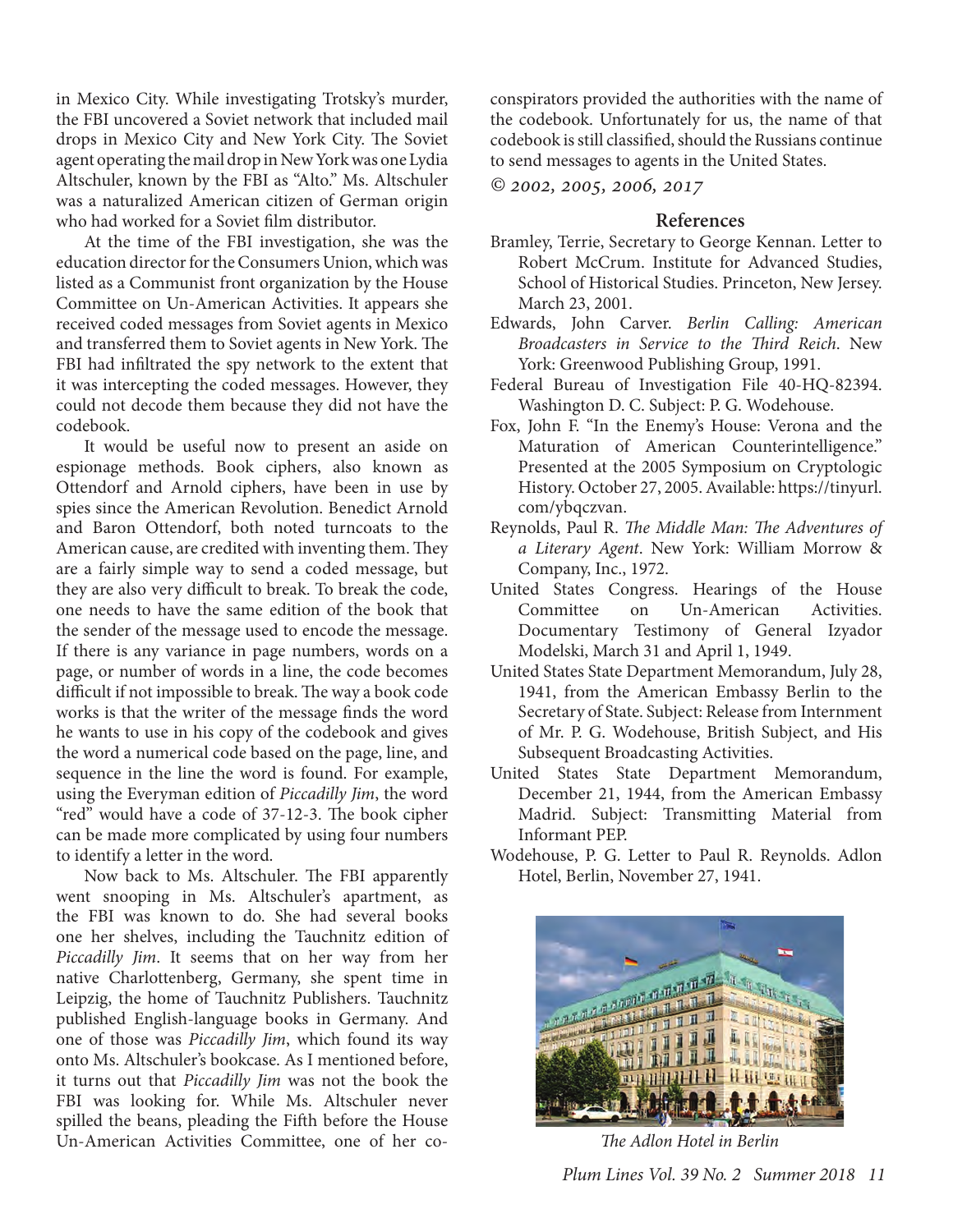### Be a Mover and a Shaker: The Convention Committee



Hence you ever been to a TWS convention and<br>thought to yourself, "Golly, I sure would like to work on one of these, but I don't have a chapter who would host one!" Well, now is your chance! The convention committee is looking for volunteers. Our job is to work with local chapters in planning, organizing, recruiting for, and running our biennial conventions. But unlike the hosting chapters that change every two years, the committee members stay on, lending their experience and expertise to convention after convention.

Your role could be significant or tiny, as you choose. Do you have experience working with hotels on large-scale functions? You could be our official hotel coordinator. Are you an accountant or have experience in an accounting department? You could be the financial coordinator and do the budget.

Does that sound like a little too much work? No problem. Maybe you are good at social media and could run the convention website, Facebook page, Twitter account, etc. Maybe you're good at PR and can help get the word out to drum up more attendees and new members. Or perhaps you just like to do flower arranging and could serve in a limited capacity on the decorations subcommittee. Whatever skill, experience, or interest you have, whether you want to do a little or a lot, we want *you*!

Join now and get your feet wet working with the fine folks at the Flying Pigs chapter in Cincinnati on the 2019 convention. Then you can really roll your sleeves up and be a major mover and shaker for the 2021 convention, adding new life, new ideas, and a new vision for our conventions.

If you have any interest at all, contact Elliott Milstein Don't be shy. An email.

isn't necessarily a commitment—just a show of interest. Hope to hear from you soon!

### *Jeeves Takes a Bow* at the NC Stage Company by Ken Clevenger

NCE AGAIN, in January and February of 2018, the NC Stage Company in Asheville, North Carolina, has sparkled in a Margaret Raether adaptation of Wodehouse. *Jeeves Takes a Bow* is their third production in three years, and we hope for *Jeeves at Sea* in 2019!

Scott Treadway's Bertie and Michael MacCauley's Jeeves are now, after three encounters, joyfully becoming fixed visual images of Wodehouse's immortal Bertie and Jeeves. They are, in turn, dim and omniscient, sprightly and dignified, both physically and facially adept on stage, well-costumed (purple socks play a key role in this production), and brilliantly scripted.

Ms. Raether's blending of Plum's plots, scenes, and characters with her own twists and invented roles, along with the dialogue and aptly inserted Plum nifties, all make for rollicking good humor in the theater. A real treat for serious Wodehousians is the play's deft setup of, and thus the anticipation of, a classic Wodehouse line or joke.

The cast also included Charlie Flynn-McIver as the diplomat/actor Nigel Bingham-Binkersteth, in the Knut-pal role again, and again superbly played. Gratefully, John Hall also reappeared, this time as "Knuckles" McCann, a tough American bootlegger, father of the comedic canary (Ruby LeRoy), and love interest to Vivienne Duckworth, a classic Bertiean fiancée. These two fairer-sex players were both ideal. Ruby (enacted by Maria Buchanan) was a delightful blend of ingénue and moll, and her musical number was a great closer. Laura Fontuna revived a Wodehouse heroine role she did so well in *Jeeves Intervenes* in 2016. Her transformation of Vivienne from staid to without stays was seamless as Bertie again escaped a wedding.

The play, the players, the intimate theater, the mild February night on the town in Asheville in the company of North Carolina's preeminent Wodehousian, Karen Shotting, and also the great selection of Wodehouse books at the Captain's Bookshelf on Page Avenue, all made for a wonderful Wodehousian weekend. Look for the as-yet-only-hoped-for 2019 production of *Jeeves at Sea* by the NC Stage Company!

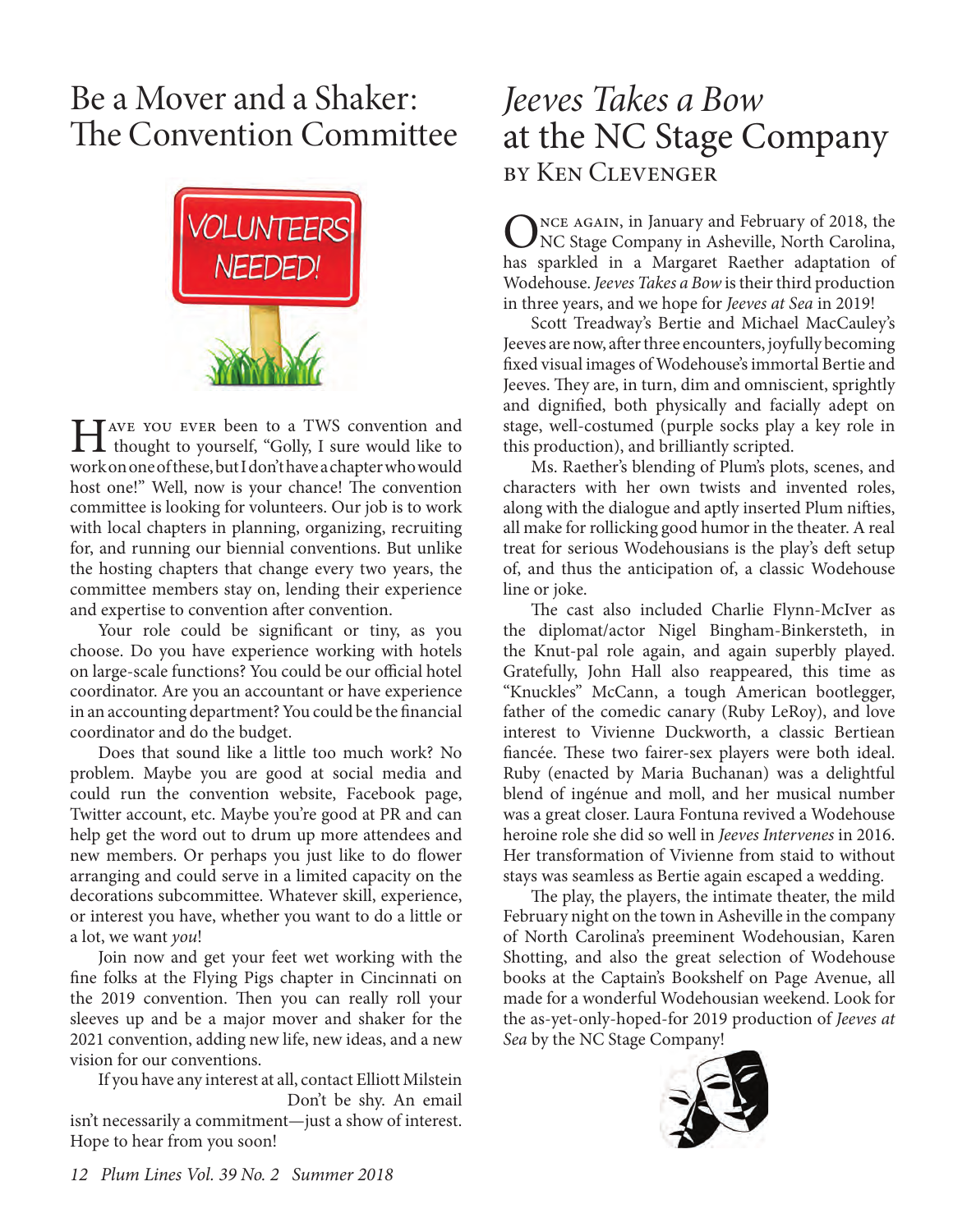## Jeeves's Pick-Me-Up Recipe?

#### by Karen Shotting

 $\mathbf{W}$  CODEHOUSE IS always worth rereading. We all know that. My recent choice for such re-perusal was *Bill the Conqueror, His Invasion of England in the Springtime*. It's not one of my favorites, but, like all of Wodehouse, there's plenty of good stuff in it, particularly the interactions between Sinclair Hammond and Flick Sheridan—think Wodehouse and Leonora.

One of the things that I had forgotten since my original examination of the lives of Bill West, Sir George Alexander Pyke (later Lord Tilbury), Francie Hammond, et al., was that this book contains a recipe for a hangover cure. Bill's friend Judson Coker advises Bill to take a couple of "Never-Say-Dies" (guaranteed to make a week-old corpse spring from its bier and enter for the Six-Day Bicycle Race)—one raw egg in half a wine-glassful of Worcester Sauce, sprinkle liberally with red pepper, add four aspirins, and stir.

These ingredients bear a marked resemblance to the basic ingredients of Jeeves's legendary pick-me-up. I began to ponder anew what precisely was in Jeeves's much-more-famous pick-me-up/hangover cure. The pick-me-up is a constant in the Jeeves and Wooster saga, as constant as Jeeves himself. The Wooster biographical record is rich in pick-me-up lore, including the story "Jeeves Takes Charge," (*Saturday Evening Post*, November 18, 1916). It was Jeeves's proffer of his healing elixir that clinched the deal for the formation of the inimitable Jeeves-Wooster partnership. The pickme-up then made regular appearances in later stories.

Jeeves never gives us a recipe. He vanishes offstage to concoct the healing brew and then reappears to administer it to the invalid, merely telling Bertie some of the ingredients and their effects on the mixture. The "dark meat sauce gives it its color. The raw egg makes it nutritious. The red pepper gives it its bite." (Note that "dark meat sauce" was changed to "Worcester Sauce" when this story was included in *Carry On, Jeeves* [1925], shortly after *Bill the Conqueror* was written in 1924). In *Right Ho, Jeeves*, Bertie states that Jeeves has told him that the pick-me-up consists of "some kind of sauce, the yolk of a raw egg, and a dash of red pepper." He continues: "But nothing will convince me that the thing doesn't go much deeper." I'm much inclined to agree with Bertie's conclusion.

The inimitable Norman Murphy was one who delved more deeply to determine at least one potential secret of Jeeves's concoction. He told us, in *A Wodehouse Handbook*, that ammonia may have been another of



the ingredients. In his researches into hangover cures, he was particularly interested in the ingredient that would cause one's eyes to pop out. (In *The Code of the Woosters*, for instance, Bertie tells us that when you drink one of Jeeves's patent revivers, you undergo the passing discomfort of "having the top of the skull fly up to the ceiling and the eyes shoot out of their sockets and rebound from the opposite wall like racquet balls.") Norman's investigations led him to Harris's, the chemist in St James's Street, where he learned that it was the ammonia in their "Pick Me Up" hangover cure that would make a person's eyes pop out. Hmmm. Ammonia? Curiouser and curiouser.

We know that Jeeves found all of the ingredients for his "little preparation of my own invention" in Bertie's kitchen: "Then he seemed to flicker and wasn't there any longer. I heard him moving about in the kitchen, and presently he came back with a glass in his hand." Would he have added a bit of household cleaning fluid to the egg, pepper, and meat sauce? Well, I mean to say, what? Sounds lethal. Let's look into this a bit further.

I find the ammonia ingredient very intriguing because it smacks of an anodyne that is featured in many novels set in the nineteenth century, namely hartshorn and water. Hartshorn gets its name from the fact that it is made from the horn of a red deer. Spirit of hartshorn is an aqueous solution of ammonia which was, at one time, used for medicinal purposes, including the treatment of fever, heartburn, nausea,<sup>1</sup> lowness of spirits, fainting, hysteric fits,<sup>2</sup> and . . . hangovers. An 1833 medical treatise states that "spirit of hartshorn has lately been recommended by an Italian physician, in the dose of a large teaspoonful to a dessert spoonful in a glass of water, to counteract the intoxicating effect of vinous liquors during the drunken fit."<sup>3</sup> This same treatise recommends that spirit of hartshorn be included in the domestic medicine chest.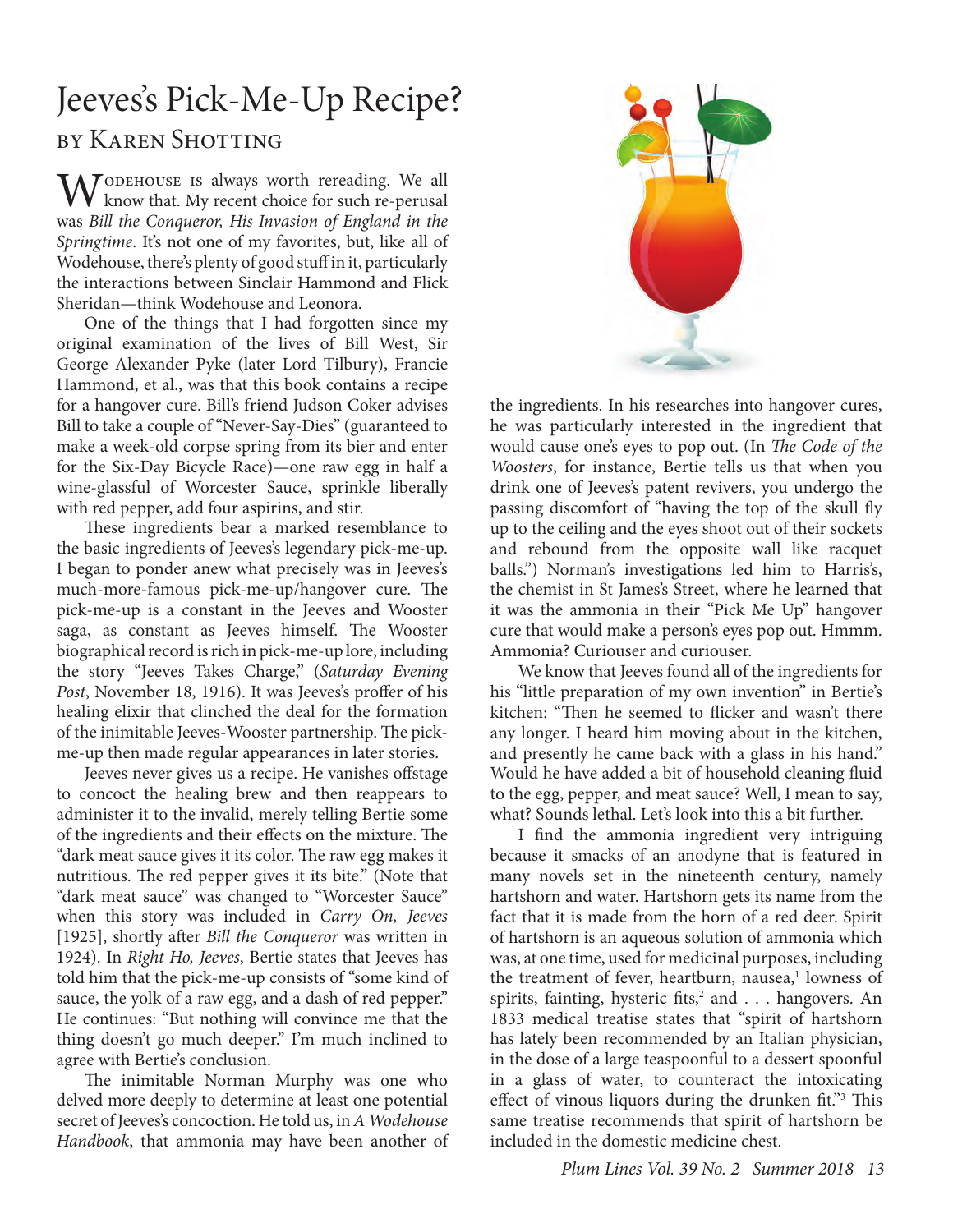Hartshorn, aka baker's ammonia, was also to be found in the kitchen because it was used as a leavening ingredient (before baking powder and baking soda, which are now more common) for making cookies or crackers (biscuits). A nineteenth-century cookbook, likewise, lists hartshorn shavings as an ingredient in "a great Restorative for the sick."4 Harris's was still using ammonia, in some form, in its pick-me-up well into the twentieth century.

Returning to Jeeves and his foray into Bertie's kitchen: Let us assume that one of Bertie's previous valets had stocked the kitchen pantry with this important baking ingredient and/or stocked the kitchen medicine chest with spirit of hartshorn. (We have to assume that Bertie would have left this sort of thing to his gentleman's personal gentleman.) Jeeves would have been able to incorporate hartshorn into the mixture.

It seems likely that the Wooster medicine chest would also have aspirin. It would not surprise me if that was also included (per the "Never-say-die").

So, here is my recipe for Jeeves's pick-me-up:

#### **In a tall glass add:**

#### **1 raw egg**

**½ wine-glassful Worcester sauce 1 large tsp. spirit of hartshorn or ½ tsp. baker's ammonia (DO NOT SUBSTITUTE household ammonia!) 4 aspirins Liberal sprinkling of red pepper Water**

#### **Stir.**

I think this potion could quite possibly cause one to feel "as if somebody had touched off a bomb inside the old bean and was strolling down [the] throat with a lighted torch." It would also, according to the folks at Harris's, make the eyes pop out (though, I hope, not ricochet off the wall before returning to the parent socket). It might even slide one into the convalescent class, making one equal to a spot of conversation.

I am not advocating that anyone actually try this concoction, but if any brave soul should decide to do so, please let us know results. (*Nota bene: Household ammonia is, of course, poisonous and should not be used in the pick-me-up.*)

The actual recipe is known only to Jeeves himself. I suspect that in Wodehouse's magical world, distilled sunshine from Blandings Castle may have been another, now unobtainable, ingredient.

- 1. *The Eugenic Marriage, Vol I* (of IV), A Personal Guide to the New Science of Better Living and Better Babies, W. Grant Hague, M.D., The Review of Reviews Company, New York (1916), p. 81.
- 2. *The Medical Guide, For The Use Of The Clergy, Heads Of Families, And Seminaries, And Junior Practitioners In Medicine. Comprising A Complete Modern Dispensary, And A Practical Treatise On Distinguishing Symptoms, Causes, Prevention, Cure, And Palliation Of The Diseases Incident To The Human Frame; With The Latest Discoveries In The Different Departments Of The Healing Art*, George Reece, M.D., (Longman, Rees, Orme, Brown, Green, & Longman London, 1833), p. 61.
- 3. Ibid.
- 4. *A New System of Domestic Cookery. formed upon principles of economy and adapted to the use of private families. by a lady*, Mrs. Rundell, Milner, and Sowerby (1860), p. 281.



*Ian Michaud tells us that the opening sentences of Dan Cohen's "Wodehouse at the Bar" talk about alcoholic stimulants in the canon provide a pretty good indication of why Dan Cohen was such a popular speaker and good companion: "Gentlemen—I mean, ladies and gentlemen—and, of course, boys. What a wonderful day this is. I had intended to deliver this talk at the last convention—but I became too involved in my research." Dan then took a break from his talk to sample the contents of one of the prop bottles displayed beside him on a table on the platform. (Sadly, Dan passed away this spring; you may read the full obituary on page 23.)*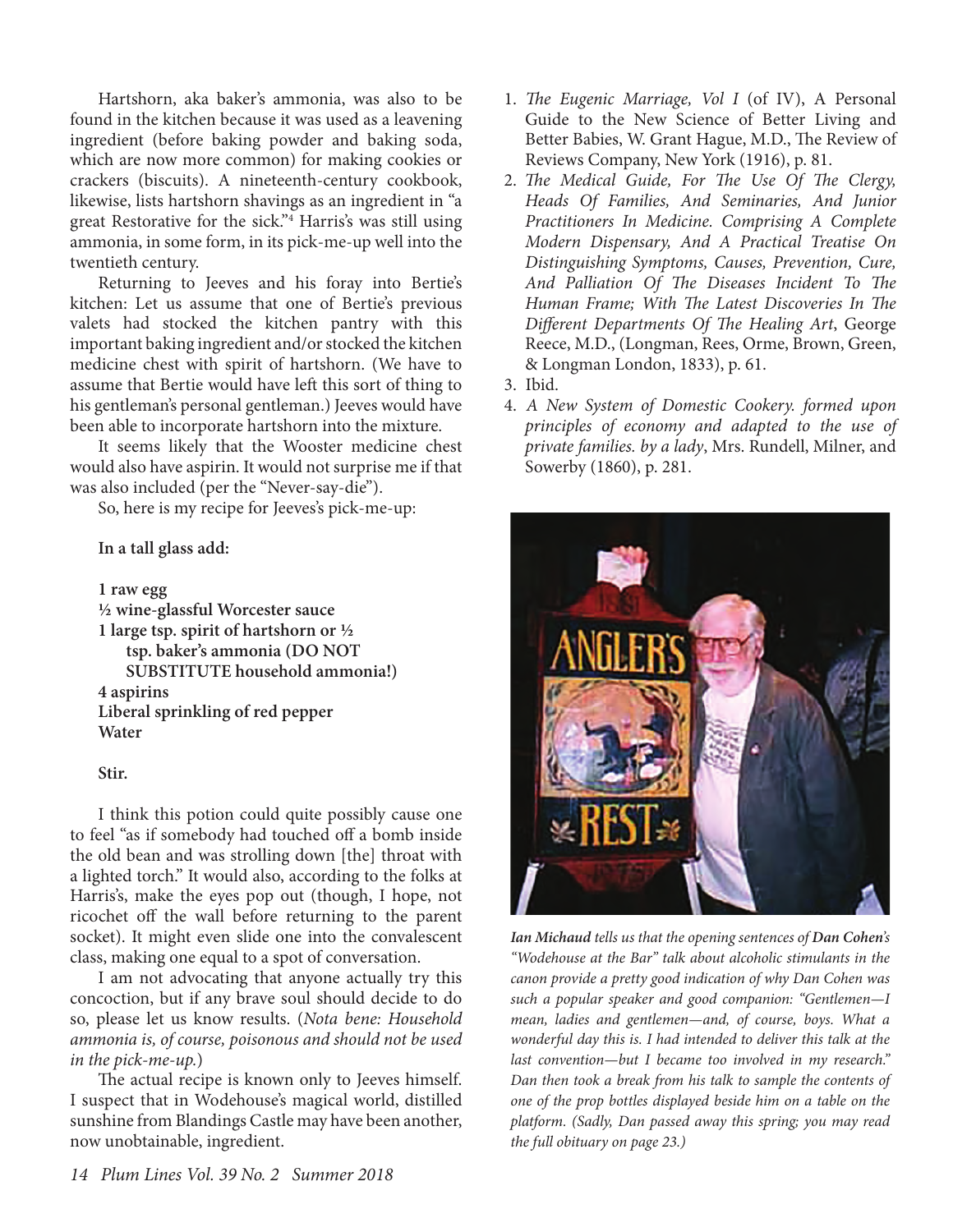## Wodehouse's Peers in Comedy, Part Two

#### by Michael Dirda

*At last year's TWS convention, Michael (a Pulitzer Prize winner as a book-review columnist for the* Washington Post*) spoke about writers whom we could consider on their own merit as alternatives to Wodehouse. Part One was published in the Spring 2018* Plum Lines*. We'll publish the remainder of Michael's talk in parts over the next issue or two. Enjoy!*

(3)<br>
Topay, as throughout most of his life, Max Today, as throughout most of his life, Max<br>Beerbohm (1872–1956) is revered as the last great dandy, author of the best parodies ever written (*A Christmas Garland*), the prose stylist whom Evelyn Waugh looked up to, and one of the most devastating of all caricaturists. His single novel, *Zuleika Dobson,* ranks as a comic masterpiece, an extravagant fantasia on Oxford life, starring a heroine so dazzling she ultimately induces mass suicide among the undergraduates. Even more outstanding is Beerbohm's homage to the 1890s, "Enoch Soames," a portrait of the most decadent genius of all (author of "Negations" and "Fungoids"), utterly neglected in his time, who makes a pact with the devil so that he can travel to the future and look up his name in the card catalogue of the British Museum's library. But instead of the hundreds of critical studies he expects to find, the tangible evidence of his future glory, Soames discovers a quite different and much more harrowing destiny.

Beerbohm himself believed that he possessed only a minor, if pretty, talent for writing. Yet he is a master at establishing a mood through a tone of voice and conveying irony or self-deprecation with the tiniest flick of a phrase.

One early essay begins: "It is a fact that not once in all my life have I gone out for a walk. I have been taken out for walks; but that is another matter. Even while I trotted prattling by my nurse's side I regretted the good old days when I had, and wasn't, a perambulator."

By instinct, Max was a caricaturist, in prose as well as with a pencil, and able to mimic and skewer any writer's style, any eminent personage's pretensions. Consider the opening sentences of "The Mote in the Middle Distance," from *A Christmas Garland*, in which he parodies Henry James:

It was with the sense of a, for him, very memorable something that he peered now into the immediate future, and tried, not without

compunction, to take that period up where he had, prospectively, left it. But just where the deuce had he left it? The consciousness of dubiety was, for our friend, not, this morning, quite yet clean-cut enough to outline the figures on what she had called his "horizon," between which and himself the twilight was indeed of a quality somewhat intimidating.

This is perfect late James. Indeed, the novelist once told an admirer that Max Beerbohm understood his style better than he did himself. Max sustains this Old Pretender prolixity with astonishing facility for three more pages, as Keith and Eva, a brother and his "magnificent" sister, hesitantly try to decide whether or not to peek into their stockings on Christmas morning.

**(4)**

M ASTERPIECES COME in all shapes and sizes. Many<br>are quite grand, like Beethoven's Ninth Symphony, and some almost grandiose, like Michelangelo's Sistine Chapel. But a few are quieter, less apt to overwhelm or dazzle and more likely to elicit nothing more profound than a quiet sigh of pleasure. Such are the elegantly witty short stories of the British writer **Hector Hugh Munro**  (1870–1916), usually known by his pen name **Saki**.

Consider, for example, Saki's finest single collection, *Beasts and Super-Beasts*. Many people know one story from this wonderful book: "The Open Window." An anthology favorite, it is among the world's most perfect miniatures, snapping shut as neatly in its closing lines as de Maupassant's "The Necklace" or W. W. Jacobs's "The Monkey's Paw." A neurasthenic gentleman named Framton Nuttel—Saki is brilliant with names—calls at a country house and is shown into the drawing room, where there is an open French window. There he makes desultory conversation with his hostess's fifteen-yearold niece, who relates to him a simply awful story. Three years previously, Vera tells him, her aunt's husband and two younger brothers, while out hunting, were "engulfed in a treacherous piece of bog. . . . Their bodies were never recovered."

But that's not the worst part, adds the girl falteringly. "Poor aunt always thinks that they will come back some day, they and the little brown spaniel that was lost with them, and walk in at that window just as they used to do." To avoid saying more, let me just point out how adroitly, how imperceptibly Saki sets up a double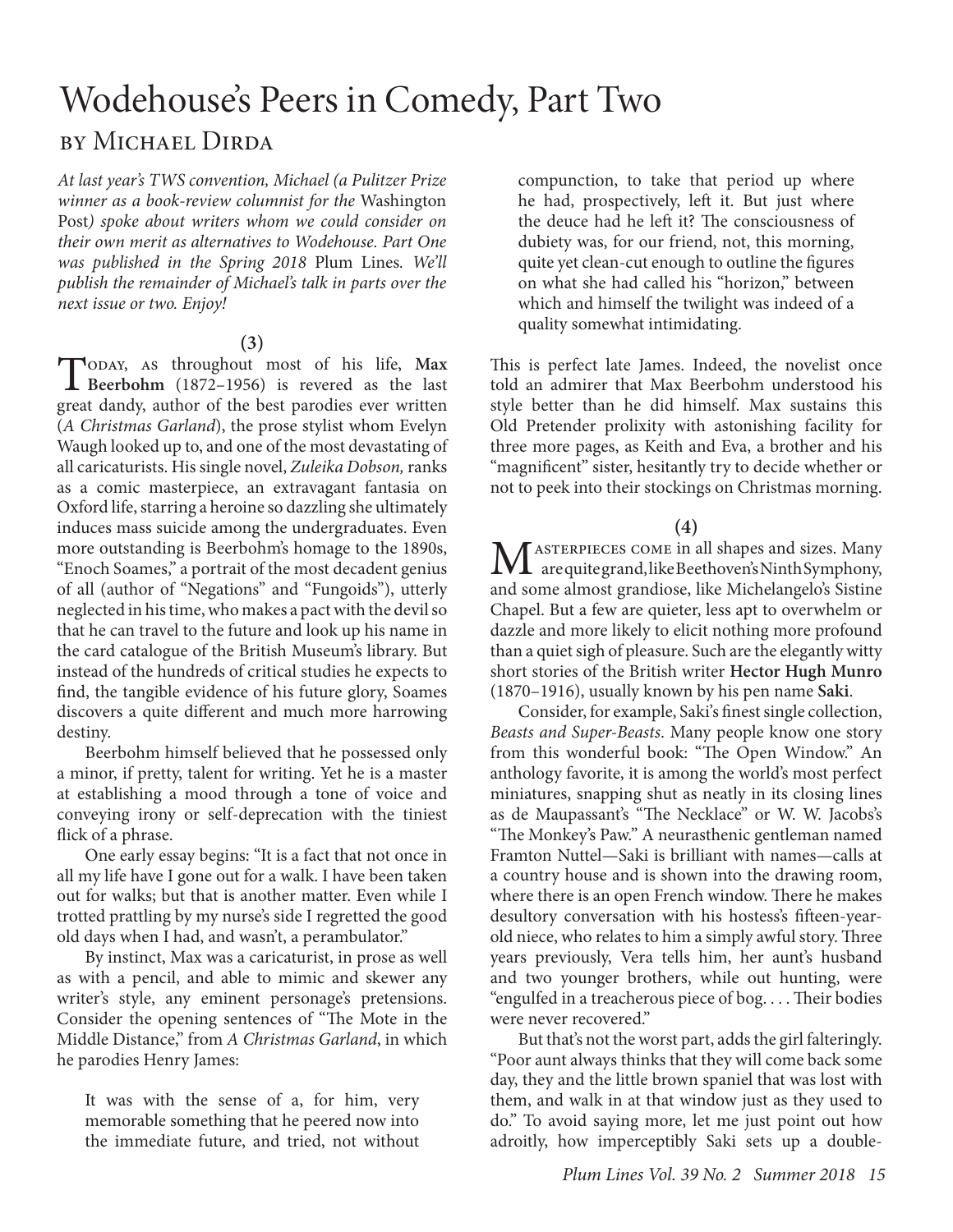whammy ending, first a shock of horror for poor Mr. Nuttel, then a shock of pleasure for the delighted reader.

Still, even the most rapt admirer of "The Open Window" may be unaware that Vera reappears, a year older, in "The Lull." An up-and-coming politician, seeking respite from a grueling campaign, stops for some r. and r. at the country estate. That very night, the local reservoir bursts and the house, Vera tells him, has been surrounded by rising flood water. The loss of life, moreover, appears to be utterly horrific: "The second housemaid has already identified three bodies that have floated past the billiard-room window as being the young man she's engaged to." Thoughtfully, Vera then adds: "Either she's engaged to a large assortment of the population round here or else she's very careless at identification. Of course it may be the same body coming round again and again in a swirl; I hadn't thought of that."

It is this airy suavity, tinged with maliciousness and melancholy, that makes Saki's short fiction so endlessly rereadable. In "The Forbidden Buzzards," Clovis needs to prevent a wealthy young man named Lanner from proposing to the girl his friend Hugo is in love with. Clovis duly contrives to make sure that the interloper is never left alone with her. First, his hostess insists on showing Lanner "the herb garden and the greenhouses, the village church, some watercolor sketches that her sister had done in Corsica, and the place where it was hoped that celery would grow later in the year." When she is finally called away, Lanner immediately finds a young girl solemnly walking by his side:

Evelyn was fourteen and talked chiefly about good and evil, and of how much one might accomplish in the way of regenerating the world if one was thoroughly determined to do one's utmost. It was generally rather a relief when she was displaced by Jack, who was nine years old, and talked exclusively about the Balkan War without throwing any fresh light on its political or military history. The German governess told Lanner more about Schiller than he had ever heard in his life about any one person . . . When the governess went off picket duty the hostess was again on hand with a not-to-be-gainsaid invitation to visit the cottage of an old woman who remembered Charles James Fox; the woman had been dead for two or three years, but the cottage was still there.

Among the 36 stories included in *Beasts and Super-Beasts* are at least three further standouts. In

"The Schartz-Metterklune Method," the wickedly mischievous Lady Carlotta is mistaken for the new governess expected by Mr. and Mrs. Quabarl with hilarious results. In "The Lumber Room" Saki takes up a favorite theme—poetic justice—by relating how young Nicholas revenges himself on an aunt of quite exceptional heartlessness. Yet who can blame him?

It was her habit whenever one of the children fell from grace, to improvise something of a festival nature from which the offender would be rigorously debarred; if all the children sinned collectively they were suddenly informed of a circus in a neighboring town, a circus of unrivaled merit and uncounted elephants, to which, but for their depravity, they would have been taken that very day.

Still, both of these mini-masterpieces by Saki are overshadowed by "The Story-Teller," certainly the most charming example of his penchant for stories within stories. A young man is trapped in a train compartment with two little girls and their older brother Cyril. All three children are bored and, to keep them quiet, their aunt attempts a story about a goody-goody child. The story is a dismal failure. Challenged to tell a better one, the young gentleman starts off mildly enough, taking as his protagonist a little girl named Bertha who was "horribly good." That word "horribly" catches the children's attention. In fact, Bertha was so good "that she won several medals for goodness, which she always wore, pinned on her dress." They were made of metal and clicked against one another when she walked.

At the tale's climax, a ravenous wolf decides that Bertha would make a better meal than some little pigs. Fleeing in terror, the girl hides in a clump of bushes, but she cannot stop trembling.

The wolf was just moving away when he heard the sound of the medals clinking and stopped to listen; they clinked again in a bush quite near him. He dashed into the bush, his pale grey eyes gleaming with ferocity and triumph, and dragged Bertha out and devoured her to the last morsel. All that was left of her were her shoes, bits of clothing, and the three medals for goodness.

The younger of the two sisters on the train asks:

"Were any of the little pigs killed?" "No, they all escaped."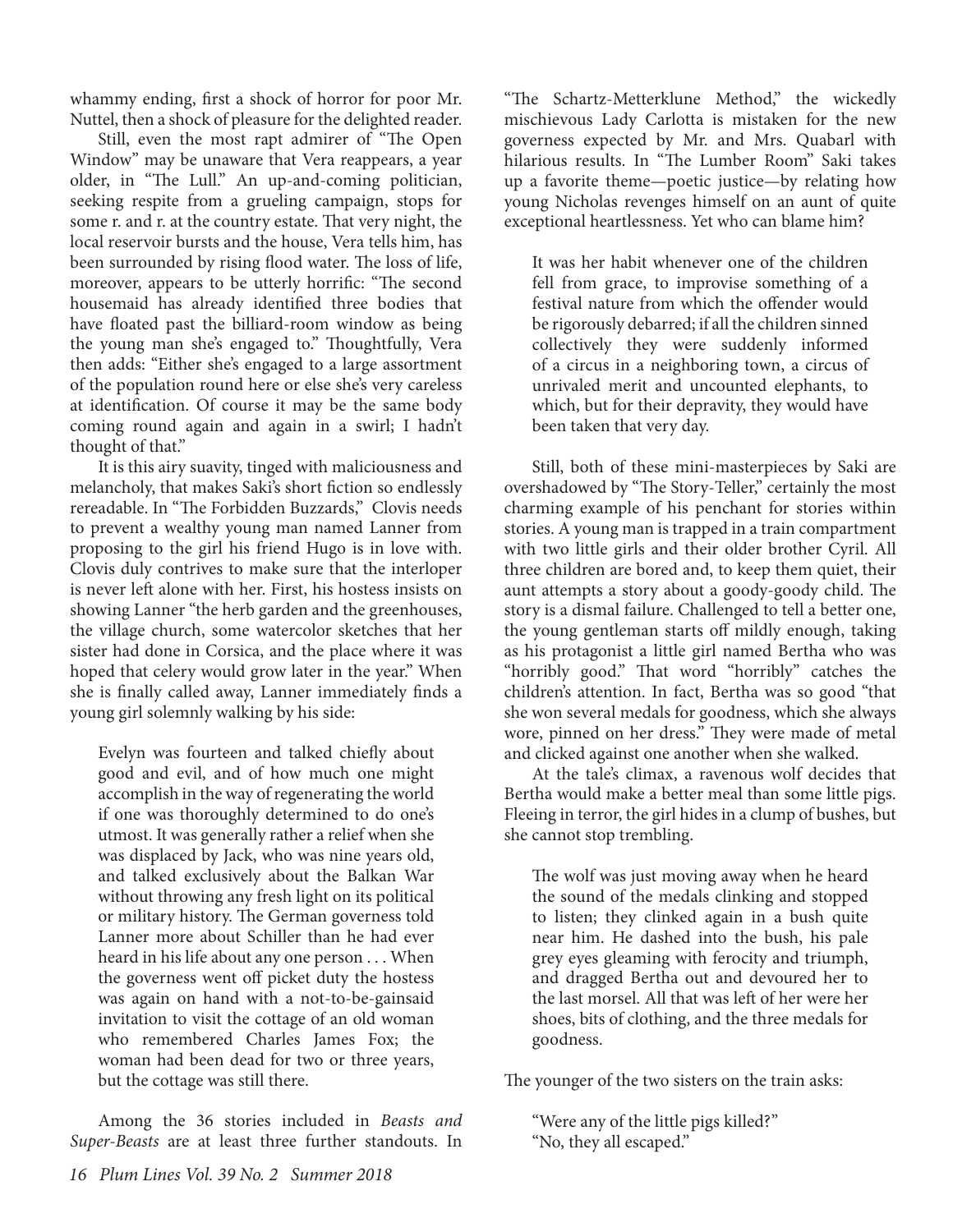"The story began badly," said the smaller of the small girls, "but it had a beautiful ending."

"It is the most beautiful story that I ever heard," said the bigger of the small girls, with immense decision.

"It is the only beautiful story I have ever heard," said Cyril."

*Stay tuned in subsequent issues for descriptions of the other authors about whom Michael spoke. We'd be happy to hear of other writers of humor who you believe would be of interest to our readers.*

## Anyone for Pain?

I enjoyed Michael Dirda's thoughts in the Spring issue. I'm a great admirer of *Three Men in a Boat*, and it might be of interest to the society that his book created a tremendous fad, with thousands of trios of men (and women, for all I know) trying to replicate exactly the trip made by the men in the novel. Needless to say, a dog accompanied most of the efforts. In addition, Peter Lovesey wrote a wonderful Inspector Cribb crime novel—*Swing, Swing Together*—that takes place among the groups rowing up the Thames sometime after the novel came out.

I would also bet serious money that among the next writers mentioned by Mr. Dirda will be the wonderful Barry Pain. He wrote from roughly 1890 until 1926, and he died in 1928. The passage below is from *Eliza*:

"Now then," I said, on the next night, "I am ready to begin. The tragedy is entitled *Macbeth*. This is the first scene."

"What is the first scene?"

"A blasted heath."

"Well, I think you might give a civil answer to a civil question. There was no occasion to use that word."

"I didn't."

"You did, I heard it distinctly."

And it gets better.

*Dick Woodruff*



## A Few Quick Ones

*These are from our longtime Quick Ones spotters, Evelyn Herzog and John Baesch, unless otherwise noted.*

In the April 23 *Boston Globe*, columnist Alex Beam reflected on Global Anti-Golf Day, the "holiday" invented by Gen Morita, a Japanese activist who "dreamed up the day to oppose the reckless despoliation of Southeast Asia to make room for new golf courses." Wodehouse is quoted: "To find a man's true character, play golf with him. In no other walk of life does the cloven hoof so quickly display itself."

\*\*\*\*\*\*\* Comedian Paula Poundstone contributed to the "In My Library" column of the June 4, 2017, *New York Post*. She mentioned several items on her private library's shelf, including *The Most of P. G. Wodehouse*: "In the late '70s I worked in a bookstore. You were given a section to stack and tidy up, and I had the end of the alphabet. There were so many damn books by Wodehouse! I finally picked up one of them, and it was so funny."

\*\*\*\*\*\*\* The August 18, 2017, *Independent* noted that Richard Gordon, the British novelist (*Doctor in the House*), found early inspiration in Plum's works. Mr. Gordon left a career as an anesthesiologist to become a writer. He traced his writing career back to a childhood love of Wodehouse and to his work at the *British Medical Journal*. He joked that he "learned to write convincing fiction" while running the journal's obituaries section.

\*\*\*\*\*\*\* The February 4, 2017, *Spectator* article "British Placenames" studied the etymology of the names of various settlements with some seriousness, but the lead-in to the article listed some of the real Wodehouselike names: "Great Snoring in Norfolk, Matching Tye in Essex, Fryup in Yorkshire . . . Lusty Glaze" and so on. Columnist Mark Mason mentioned that Wodehouse borrowed "Emsworth" from "a town in Hampshire, while a village in the same county gave Reginald Shipton-Bellinger his surname."

\*\*\*\*\*\*\* Evelyn Herzog continues to find luminous rabbits. In the Signals catalogue, for example, one can find item HW9332, a "Bunny Lamp with Lighted Tail." And from the Rite Aid Pharmacy chain, you can buy an odd rubber "Lite Up Bunny" with fiber-optic fur for only \$1.49. ("For Ages 4 and Up," which includes most of our society membership, I imagine.) Of course, the treasure trove is on Amazon.com, where a search for bunny lamps gives you a bewildering array of options.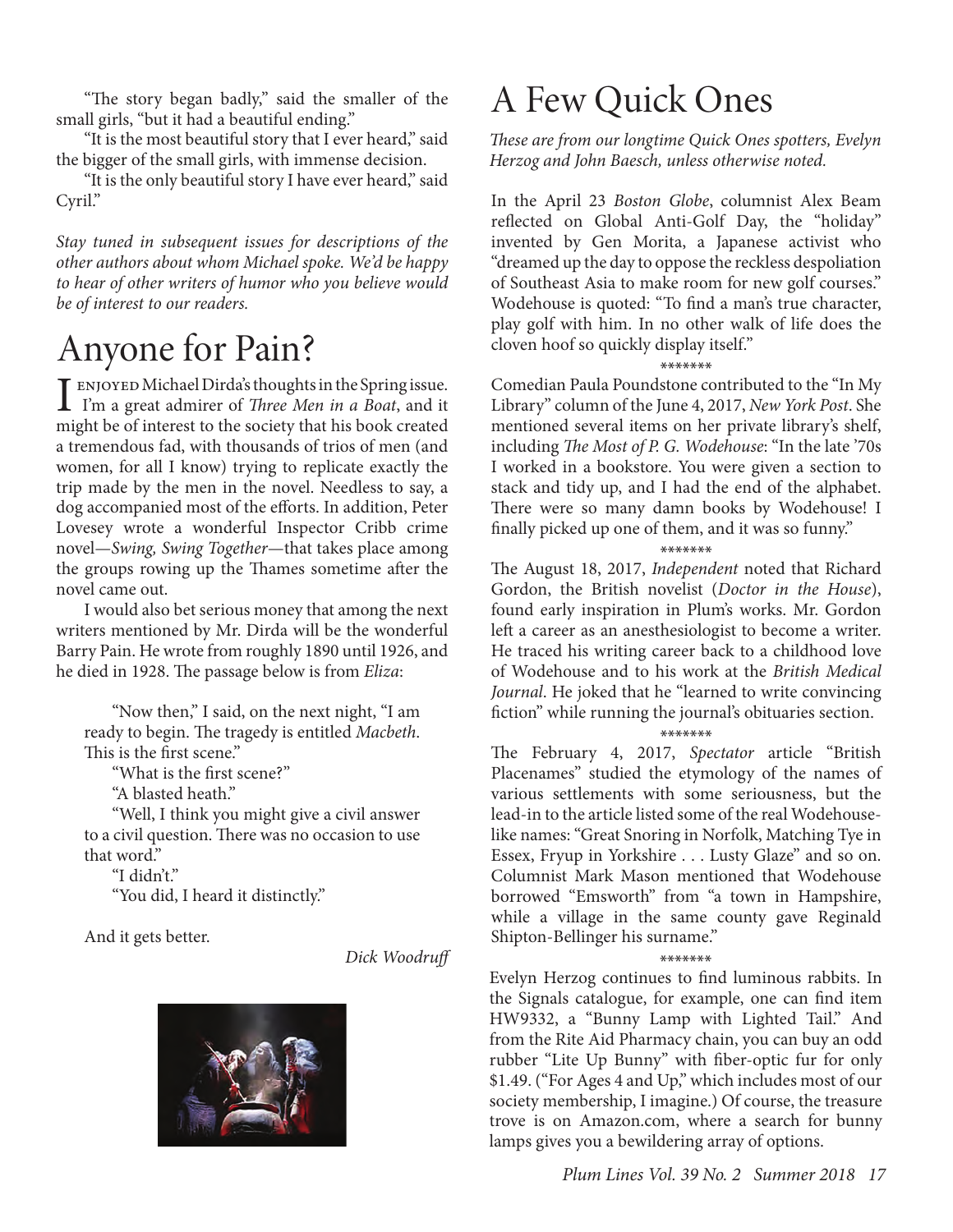$M_{\rm W}$ HAT is your chapter up to these days? Tell the Wodehouse world about your chapter's activities! Chapter representatives, please send all info to the editor, Gary Hall (see back page).

Please note that our webmaster, Noel Merrill, posts chapter activities on the society website. So please send information about upcoming events to Noel on a timely basis. His contact information is on the last page of this issue.

**Anglers' Rest** (Seattle and vicinity) Contact: Susan Collicott



**Birmingham Banjolele Band** (Birmingham, Alabama, and vicinity)

Contact: Caralyn McDaniel



**Blandings Castle Chapter** (Greater San Francisco Bay area) Contact: Bill Franklin



**The Broadway Special** (New York City and vicinity) Contact: Amy Plofker



THE BROADWAY SPECIAL roused itself from long<br>hibernation to attend John Lithgow's *Stories by Heart* on Broadway on January 20, with festive brunch at Bea Restaurant before the show and a talk by Lithgow afterwards about the show's ten-year history. Those of us who had seen earlier iterations of his one-man rendition of "Uncle Fred Flits By" observed no letdown in the latest masterly performance. The pink chap was still pink, the parrot decidedly parrot-like, and Uncle Fred's sheer gall as outrageous as ever.

Spurred by the promise of more theatrical doings, Broadway Specialists gathered again on April 21 to hear a reading of *Good Morning, Bill* by the Lafayette

Chapters Corner Salon Series, a group of dedicated actors keeping<br>their hand in. This was rather a nostalgic moment as their hand in. This was rather a nostalgic moment as *Good Morning, Bill* was the first show the chapter had gathered to see on stage back in our infancy in 2003. Almost fifteen years later, we greatly enjoyed the skilled actors' hilarious reading as we lolled about the back room of the Swift Hibernian Lounge and lapped up the Swift's excellent booze and grub.

> The jolliment will continue on Sunday, May 20, with an afternoon meeting at a member's house to browse, sluice, and discuss our various perspectives on "Uncle Fred Flits By," both the live and print versions. Then, on Friday, June 15, there will be an evening meeting at the Players Club to bring our focus back to Wodehouse's love affair with New York, beginning with a discussion of key parts of *Indiscretions of Archie*.

> And speaking of theatre, next spring will bring . . . but you can read about that elsewhere in this issue.

**Capital! Capital!**  (Washington, D.C., and vicinity) Contact: Scott Daniels



**Chapter One**  (Greater Philadelphia area) Contact: Herb Moskovitz



THE CHAPS OF Chapter One gathered at Cavanaugh's<br>in Head House Square in Philadelphia on Sunday, March 18, for a viewing of a 1955 television version of "Uncle Fred Flits By," starring David Niven and Robert Nichols as Uncle Fred and Pongo, respectively. If you missed the meeting, you can still see the video on YouTube. Go to https://tinyurl.com/y8x8zezy

After the video, Bob Nissenbaum led a lively discussion about the story and its adaptations. We welcomed new member Ram Gopolan. Also present were Bob Sloan, Richard Weishaupt, Carolyn Daffron, Mark Reber, Ben and Steve Weiland, Diane and Ed Hain, Dotty Hoffman, Bob Rains, and Norma Frank.

#### \*\*\*\*\*\*\*

THE WEATHER REPORT was predicting rain, but  $\perp$  Sunday, May 6, turned out to be a beautiful day.

The Chaps of Chapter One met at Cavanaugh's. Bob Rains announced that the Walnut Street Theater will be producing *A Comedy of Tenors* by noted Wodehousean Ken Ludwig (author of *Crazy For You*, *Lend Me a Tenor*,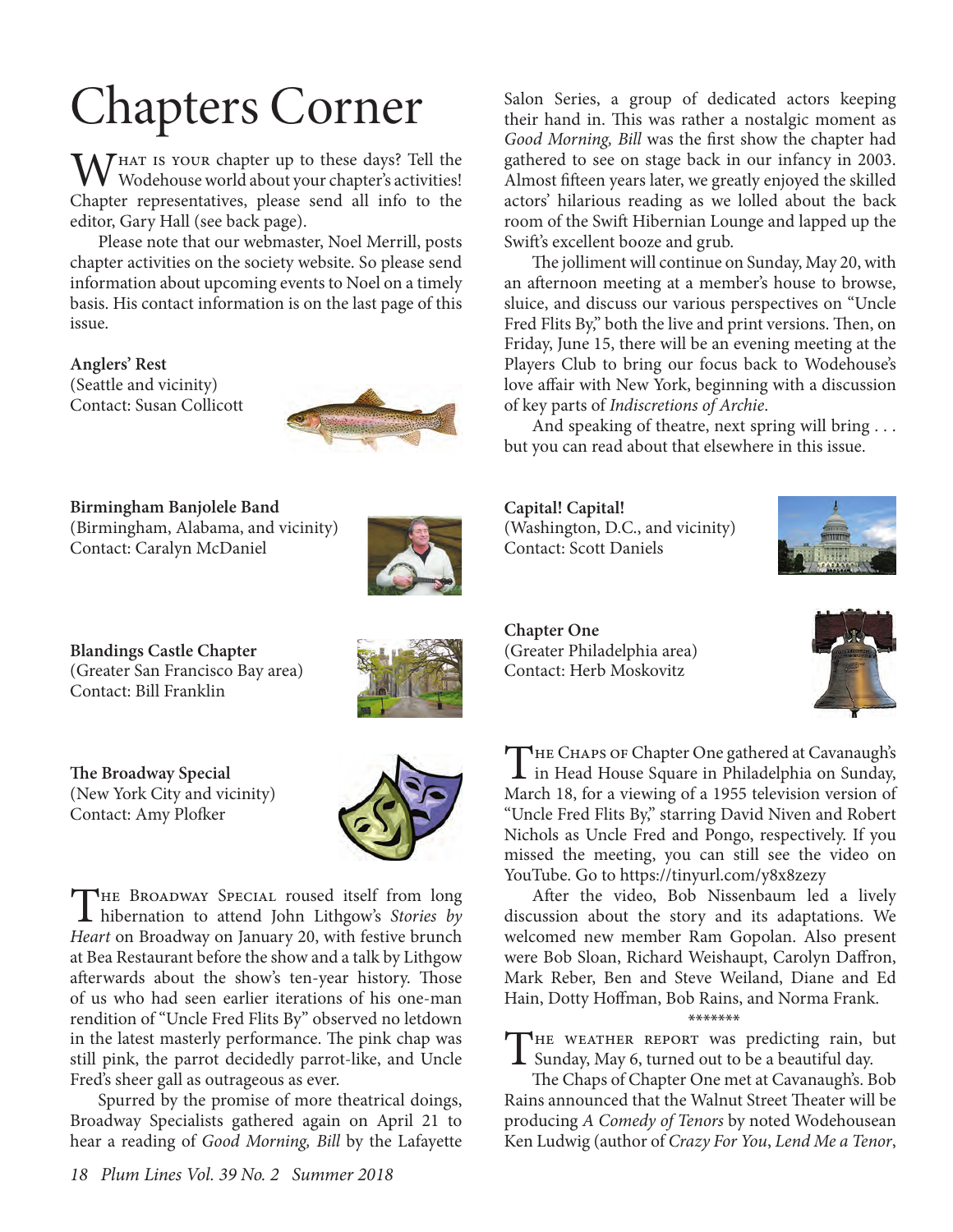and many other hits) from January 15 to March 3, 2019. Bob will try to arrange an outing for a matinee. Further details will follow.

We then watched a *Wodehouse Playhous*e video adaptation of the short story "Romance at Droitgate Spa," starring husband-and-wife team John Alderton and Pauline Collins. Afterwards, we discussed both the story and the video. Some preferred the dramatization to the original story.

Bob Sloan mentioned that a Mulliner frame was added to the story for the U.S. book *The Crime Wave at Blandings* in June 1937. Mark Reber noted that the non-Mulliner version appeared in the *Saturday Evening Post* earlier in 1937, the *Strand* magazine later that year, and the U.K. edition of *Eggs, Beans and Crumpets* in 1940. Other aspects of the story were discussed, including: Where does snobbery thrive? Is gout funny? Are the conditions (malaises) described at Droitgate real?

Bob Nissenbaum (Anthony, Lord Droitwich) pointed out that Wodehouse had a disdain for hypochondriacs and that Plum himself lived to be 93. Plum was a boxer in his younger days and no slouch: he walked ten miles a day, no doubt a secret to his longevity.

The Chaps decided that the next meeting will be on July 22. Mark Reber will lead a discussion comparing Rex Stout with Wodehouse.

**Chicago Accident Syndicate** (Chicago and thereabouts) Contact: Daniel & Tina Garrison



THE CHICAGO Accident Syndicate continues to look<br>forward to an exciting event which we thought would come about at our mid-February gathering. However, that meeting (at Susan and Allan's digs in Bensenville) was sadly missing our much-anticipated new guest. A mid-winter snowstorm of epic proportion left Den (he of the inherited Wodehouse letters) snowbound in Naperville. Promises of attendance at our next gathering were exchanged, and I encourage my readers to keep your dues paid up as there will be news of these letters and their contents forthcoming.

Perhaps partially in anticipation of the reading of correspondence in Plum's own hand, attendance at our gathering was sizable. Our numbers exceeded a dozen, including a brand-new member, Dexter Bell. As expected, the comestibles were varied and tasty and the potables quite up to standard. Conversation sparkled,

though most of the threads touched on matters non-Wodehousian.

However, one of our newer members, Barbara Brotman, brought up a distressing discovery she'd come upon. An apparently slanted report on Plum's WWII broadcasts had engendered understandable alarm at his purported "anti-Semitism." Calmer and more knowledgeable voices quickly sprang into the breach and just as quickly laid her concerns to rest. Our assemblage departed the bucolic environs of lovely Bensenville well sated in mind and body.

**The Clients of Adrian Mulliner** (For enthusiasts of both PGW and Sherlock Holmes) Contact: Elaine Coppola



**The Den(ver) of the Secret Nine** (Denver and vicinity) Contact: Jennifer Petkus

**The Drone Rangers** (Houston and vicinity) Contact: Carey Tynan

**The Flying Pigs** (Cincinnati area and elsewhere) Contact: Susan Pace or Bill Scrivener



THE FLYING PIGS are hard at work organizing for<br>2019 and wish they had Jeeves on their team. We had a great meeting on March 11, followed by dinner. There were fifteen attendees—more than any previous meetings, with several new members arriving just in the nick of time. And there are now more on the radar! A summer gathering is in the works. Any potential Pig is heartily invited to contact Bill or Susan to join in the fun. We have members ranging from Columbus (Ohio) to the north and Frankfort (Kentucky) to the south. We even have a member from Chillicothe (of *Laughing Gas*  fame)!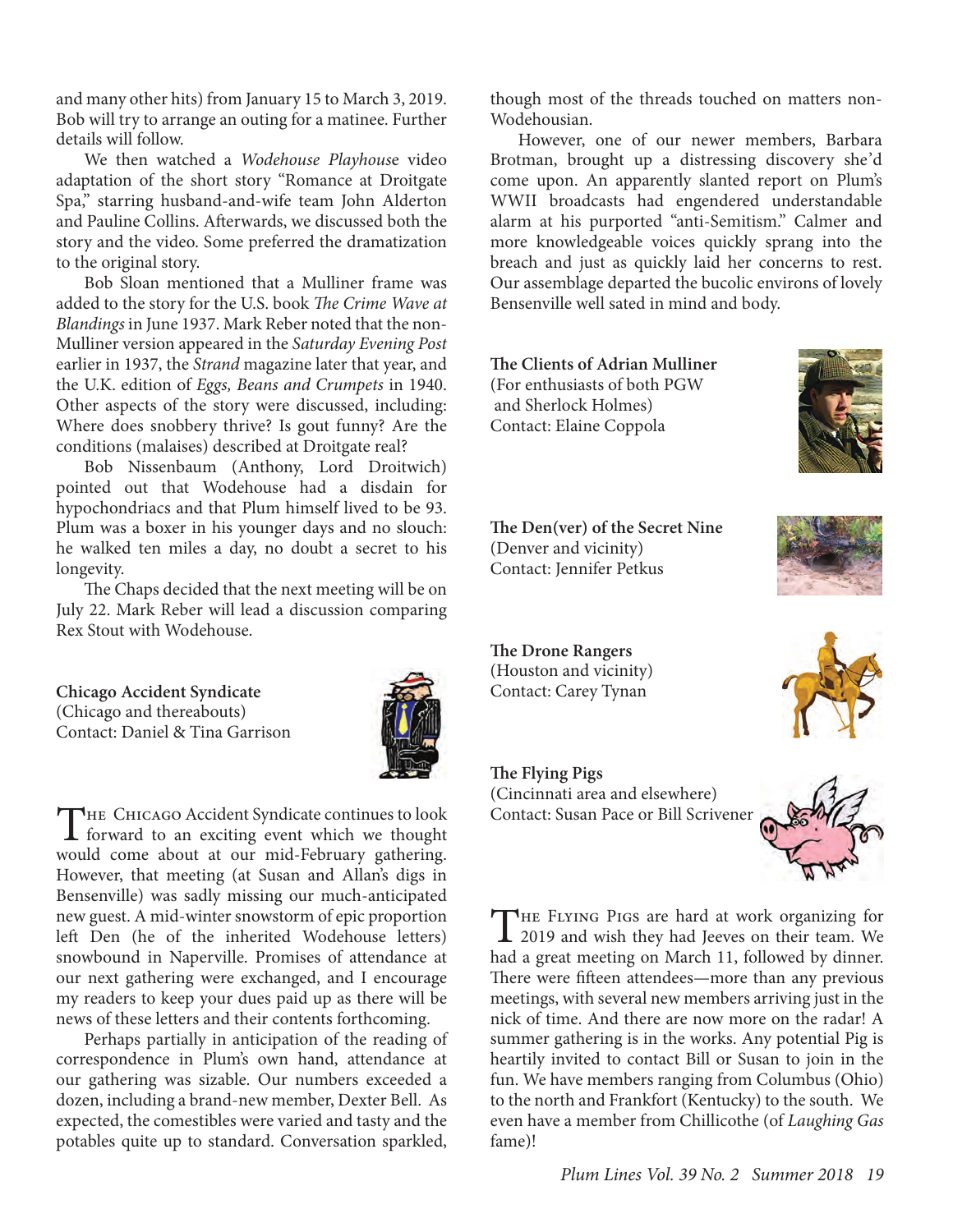**Friends of the Fifth Earl of Ickenham** (Buffalo, New York, and vicinity) Contact: Laura Loehr

**The Melonsquashville (TN) Literary Society** (Tennessee) Contact: Ken Clevenger





*Charles, Tanya, Bill, and Harry being the Rev. Sidney Gooch, Joe Beamish, a Narrative voice, and Sir Leopold Jellaby, OBE, respectively, in "Anselm Gets His Chance."*

THE MELONSQUASHVILE (TN) Literary Society met<br>on April 21 for a rousing reading of "Anselm Gets" His Chance." This Mr. Mulliner story, starring Anselm Mulliner as a curate, makes for a lovely love story and a moral tale of recidivism and redemption, along with lessons of the power of the pulpit to affect lives.

We had a dozen members, a swell luncheon, and a superb reading by Harry Hall, Tanya Hall Geheen, Mary Jane and Stephen Curry, Bill Watts, Charles Ovenshine, Elizabeth Koester, and Joan Clevenger. The discussion that followed noted all the classic and delightful aspects of Plum's short stories and mentioned all of the unique Mr. Mulliner story traits, but we could not solve the mystery of the "Children of Adullam."

**The Mottled Oyster Club / Jellied Eels** (San Antonio and South Texas) Contact: Lynette Poss



**The New England Wodehouse Thingummy Society (NEWTS)** (Boston and New England) Contact: Lynn Vesley-Gross



T WAS EARLY December 2017, in the quieter days<br>before Christmas had firmly grabbed us by the T was EARLY December 2017, in the quieter days throats, when the NEWTS gathered for a nottle in Dedham to celebrate all holidays at the festive venue provided by Ellen Donovan and Bob Norberg. They offer a fireplace and a pool and a comfortable great room for nottling. No one has yet fallen into the pool in dress clothes, but we've heard rumors around the clubs of a plan to loop back a ring or two at some future date. Heavy snows that started the night before nearly derailed our festivities, but almost all of the NEWTS made it through the storm, with a few even dressed in gowns or tie and tails.

We read the story "From a Detective's Notebook," (*Escapade* magazine, February 1960) in which detective Adrian Mulliner advances his theory on the source of Mr. Sherlock Holmes's income. Doubts were expressed. Browsing and sluicing exceeded even the accustomed high standards. Gifts of cow creamers, wine, and books were exchanged, and we headed home through the dark and the slush.

For spring, the NEWTS swarmed just outside of Boston in Waltham, Massachusetts, on St. Patrick's Day. There was some concern about parades in Boston at which one does get the feeling that in another shake of a duck's tail hell's foundations will start to quiver and one's paint might be scratched, but in the end no NEWTS were arrested. Snacks were up to standard, and many of us were introduced to a remarkable "Aviation Cocktail," which is a pretty, pale blue concoction of gin, crème de violette, and a Luxardo cherry.

In a spirited cooperative reading of "Mr. Potter Takes a Rest Cure," we were impressed anew with the devious strategies of the Red-Haired Menace, Bobbie Wickham. Of course, she is extremely bright, especially if relatives are an indication: You'll recall from "Something Squishy" that Mr. Mulliner is a cousin of her mother's. The nice thing about reading a PGW story aloud is that everyone starts laughing and the laughs cascade.

Our next Nottle will be in June in the bucolic splendor of a Bedford garden.

#### **The Northwodes**

(St. Paul, Minneapolis, and vicinity) Contact: Mike Eckman

 $\overline{I}$  INTER IN Minnesota is a dicey proposition. The day before the February 15 book salon, a nasty little storm dropped inches of snow and sleet and left a mess in its wake. But the Northwodes chapter is made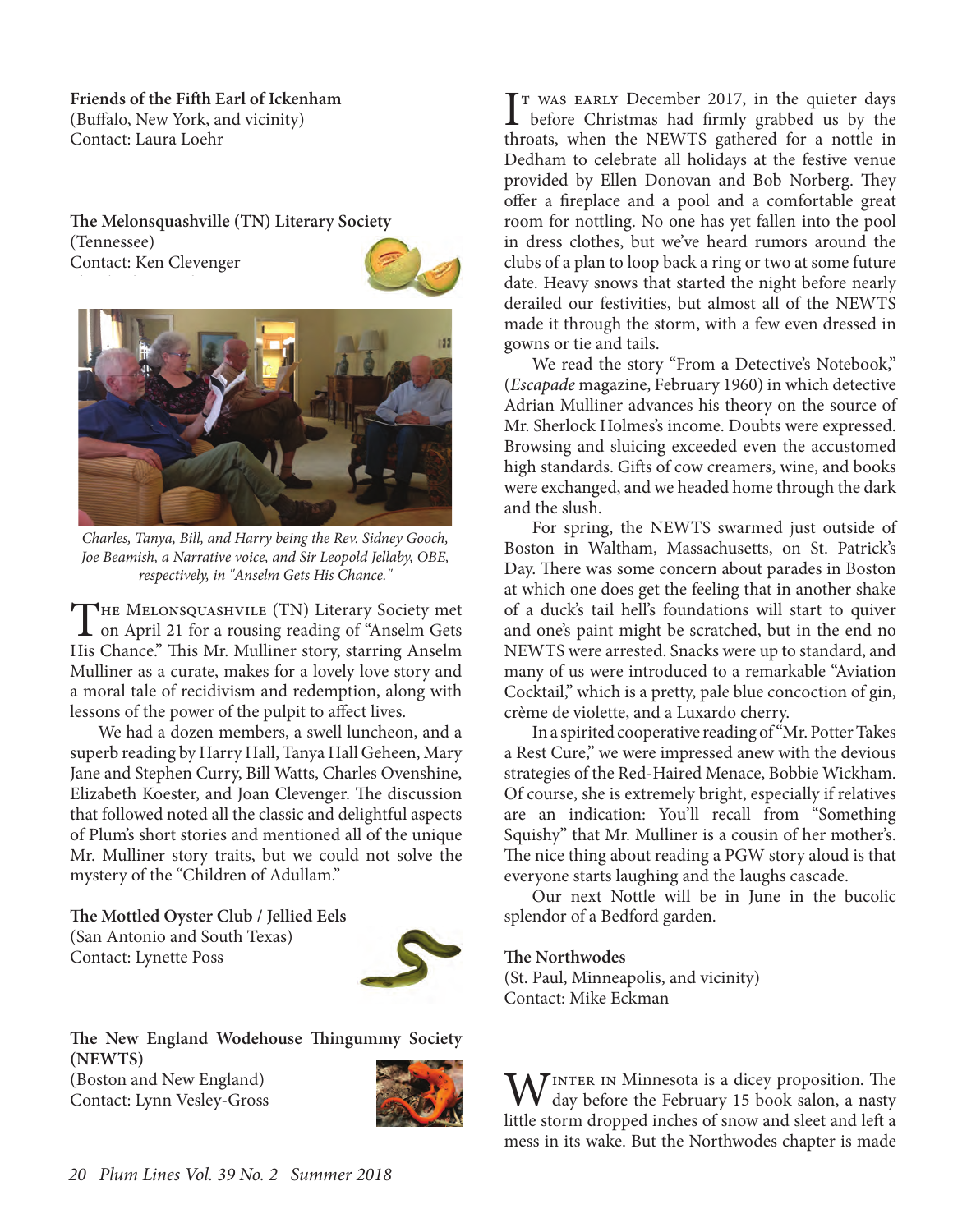up of hardy folk who turned out in large numbers to discuss *The Small Bachelor,* a book inspired by the 1918 musical *Oh, Lady! Lady!!* Our researchers, Holly Windle and Richard Rames, illuminated Plum's many allusions to famous works: Shelley's *Prometheus Unbound*; Sir Walter Scott's works; and casual salutes to other great art, literature, and thought. Major characters were named, discussed, and digested. There was a question of how to pronounce "Madame Eulalie": "you-LAYlee," like the mayor's wife in *The Music Man* or "YOUla-lee," as heard in popular audiobooks? This led to a discussion of the merits of "reading" via audiobooks rather than "eyeballing" a book, and the relative advantages of e-books versus the printed and bound. As the discussion progressed, the group never made it back to the secret agenda of leader Mike Engstrom, but we agreed that *Bachelor* was a ripping fun book.

Our April 21 book salon, whereat we discussed *French Leave*, was on the first really warm and pleasant day in seven months. We first considered the parallels with Alcott's *Little Women*. The March and Trent sisters are roughly analogous in name and personality, and there's a similar tone in writing and plot. In both books the sisters pool their money and resources to present the best appearance considering their limited means.

In *French Leave*, Old Nick drew many comments for his variable moral compass. One of the favorite lines in the book was from Mrs. Pegler, who rued having wantonly neglected several opportunities to drop heavy objects on Old Nick's head. Northwode Bruce Willey cobbled up some handpainted logos on empty bottles to represent the book's two sparkling waters: Fizz-o (still an extant brand in Oklahoma) and Clear Spring, which appears to have been an invention of Wodehouse. Chapter member Gail Toussaint's roughcoated collie, Gracie, destroyed Gail's first-edition, first-printing copy of *French Leave*. About her dog, Gail noted philosophically, "At least she's got good taste."



*Gail Toussaint's* French Leave*, rather more than dog-eared*

**The Orange Plums** (Orange County, California)

**The Pale Parabolites** (Toronto and vicinity) Contact: George Vanderburgh





OUR REPORT this time around is a thank-you<br>composed by Ruth Colombo, which will be<br>delivered to United Replacements to the mode delivered to Linda Beck, who has been invited to speak at a future meeting of the Pale Parabolites:

Like everyone else in the Great Hall (Arts and Letters Club, Toronto), I am impressed with and enchanted by Linda Beck's spirited appreciation of "The Many Careers of P. G. Wodehouse." The author once wrote, "I always find a great charm in Canada and sometimes toy with the idea of settling there." Alas, he did no more than "toy with the idea of settling there." Perhaps the weather forecasts kept him away.

However, the smallest and the most select society in the country does honor him. The society is called "The Pale Parabolites." The society's name is based on the line "Across the pale parabola of joy" which comes from *Songs of Squalor* composed by the fictitious Ralston McTodd, the so-called "Singer of Saskatoon," who visits Blandings Castle in Wodehouse's 1923 comic novel *Leave It to Psmith*.

Although the membership of the Pale Parabolites is minute, the society does boast its own lapel pin, exquisitely designed by Bill Andersen of Beach Hill, which features an incredibly graceful parabola and a brightly stylized maple leaf. [*See the P. P. logo above.*]

On behalf of the other Pale Parabolites, It gives me great pleasure to thank Linda Beck by presenting her with one of these rare lapel pins. If you wear it, Linda, we can all admire it as we appreciate your talk.

**The PeliKans** (Kansas City and vicinity) Contact: Bob Clark

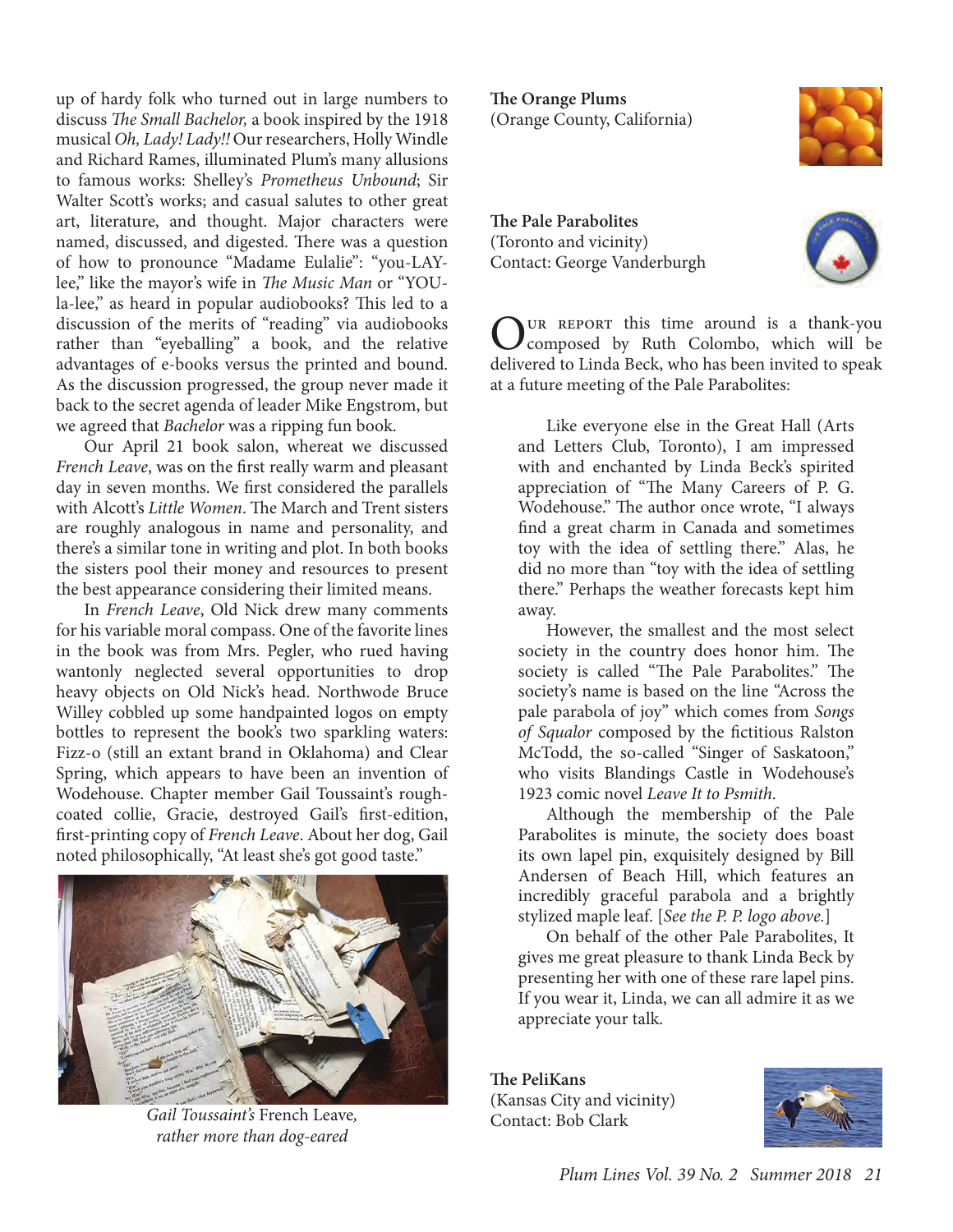**The Perfecto-Zizzbaum Motion Picture Corporation**

(Los Angeles and vicinity) Contact: Doug Kendrick



**The Pickering Motor Company** (Detroit and vicinity) Contact: Elliott Milstein



**The Pittsburgh Millionaires Club** (Pittsburgh, Pennsylvania) Contact: Allison Thompson



**The Plum Crazies** (Harrisburg, Pennsylvania and vicinity) Contact: Betty Hooker



**The Plum Street Plummies** (Olympia, Washington and vicinity) Contact: Thomas L. R. Smith



 **The Right Honorable Knights of Sir Philip Sidney** (Amsterdam, The Netherlands) Contact: Jelle Otten

**Rugby In All Its Niceties** (Rugby, Tennessee Region) Contact: Donna Heffner

**The Size 14 Hat Club** (Halifax, Nova Scotia) Contact: Jill Robinson



THE NOT-SO-ANNUAL general meeting of the Size<br>14 Hat Club was held in mid-January at our new

*22 Plum Lines Vol. 39 No. 2 Summer 2018*

Central Library, recently the recipient of an international award. The library is located in Halifax and it's the very same which was the lucky recipient of the bequest of a complete new set of the works of PGW a few years ago.

We met to welcome new member Peter McNulty. He is relatively new to PGW, new to our number, and very welcome given that the membership in this chapter is spread far and wide over four Canadian provinces.

 All the usual subjects were covered: How did you come to Wodehouse? What books do you have? Which are your favorite books and characters? Who is the smartest—Psmith, Galahad, or Uncle Fred? Is Bertie really dim or smart enough to get Jeeves to do most of his dirty work? And speaking of this dirty work, since McNulty's background is in things lawful and unlawful, we spent some few moments on the recidivism of Jeeves. We agreed that there may be a paper in this some day.

**The West Texas Wooster** (West Texas) Contact: Troy Gregory



In its general essentials the coffee room at the Goose and Gherkin differed very little from the coffee rooms of all the other inns that nestle by the wayside in England and keep the island race from dying of thirst. It had the usual dim religious light, the customary pictures of *The Stag at Bay* and *The Huguenot's Farewell* over the mantelpiece, the same cruets and bottles of sauce, and the traditional ozone-like smell of mixed pickles, gravy soup, boiled potatoes, waiters, and old cheese.

*Ring for Jeeves* (1953)



*Dan Cohen and Amy Plofker pose together during one of Dan's convention appearances in his full gorilla suit. According to Max Pokrivchak, the highlight of Dan's career at TWS conventions came at the 2005 Hollywood event, when Dan appeared in the NEWTS skit as an extra in the studio commissary, where he ordered banana pudding.*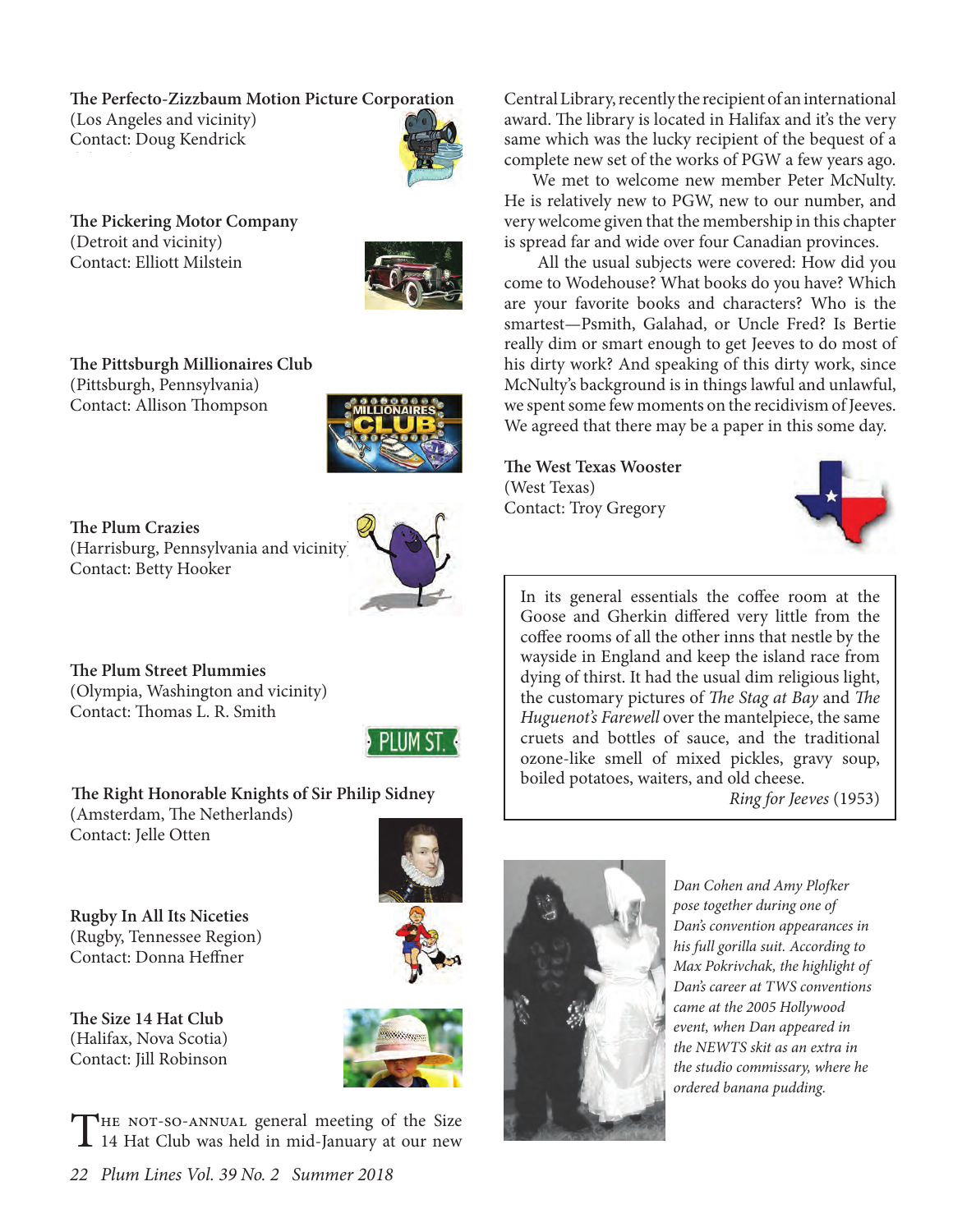**by AMY PLOFKER**<br>
passed away on May 6, 2018. A past editor of<br>
Play Line consulter from the training of the past of the past of the property of the past of the past of the past of the past of the past of the past of the p *Plum Lines* as well as a frequent contributor to its pages (he and his wife Susan, aka Rosie M. Banks, contributed more than 30 articles and items), Dan was a speaker at three TWS conventions. His subjects were varied: "The Search for Rosie M. Banks" (presented with Susan); "Gorilla My Dreams," a very funny look at gorillas in Wodehouse (no surprise, given his chosen nom de Plum); and "Wodehouse at the Bar," a superb summary of all the alcoholic drinks to be found in the canon. Such was Dan's enthusiasm and dedication to Wodehouse that he transported and wore a gorilla suit to two conventions!

Dan's wife of sixty years, Susan, is a past president of TWS. Both fought for justice for the families of the 243 victims killed in the 1988 bombing of Pan Am 103 over Lockerbie—a bombing in which, tragically, they lost their daughter, Theodora. To help cope with their loss, they turned to Wodehouse. As part of their TWS activities, they joined forces with David McDonough to establish Chapter One, based in Philadelphia. They also helped found the Caper's Sherlock Holmes Society in Cape May County. Their activities were curtailed following Dan's stroke nine years ago.

Dan was editor in chief of *Plum Lines* from 2003 to 2007. He created the wonderful series "Rivals of P. G. Wodehouse," highlighting many of PGW's humorwriting contemporaries. In addition to his Wodehousean work, he was a freelance writer, producing over 200 books, including children's books on subjects such as the occult, mythology, ghosts, and dinosaurs.

Dan loved his clumber spaniels, cats, bird watching, walking on the beach, and his wife. Deepest condolences to Susan on losing your beloved Cyril. We will all miss him greatly.



*Dan Cohen was an entertaining speaker, a prolific writer, and a frequent contributor to*  Plum Lines*. Dan spoke at two of our conventions. He know how to sport a fine Drones Club tie. We will miss Dan's humor and wisdom.*

# Dan Cohen (1936–2018) *Perfect Nonsense* in America

A mere five years after the triumphant eleven-month London run of the comic play *Perfect Nonsense*, the show is finally coming to North America, and my conspiracy theory falls apart. You see, this show has no objection to traveling: since 2014, Bertie and Jeeves have played (to name a few) Mumbai and Chennai, Sydney, Wellington (New Zealand), Bangalore, Singapore, and such centers of English culture as Harrogate, Mold, and Woking. But across the Atlantic, they just would not go. It made no sense—what, in 2014 or 2015, had altered Jeeves's attitude toward America?

Now those of us not quick enough off the mark to catch the show in London (or Bury St. Edmunds, Ipswich, or Dundee) are getting our chance in Hartford next spring. This three-man show (whose plot device is that Bertie is trying to do a one-man show based on his experiences at Totleigh Towers in *The Code of the Woosters*) is to be put on by the enlightened Hartford Stage from March 21 to April 14, 2019, guided by the show's original director. Tickets go on sale July 2018, so mark the date to call the box office at 860-527-5151 or visit www.hartfordstage.org.

What I might loosely call the locals—Bostonians and New Yorkers—plan to gather on Saturday, April 13, to catch the show and do some browsing and sluicing. We welcome those from farther away, too! Most of us will aim for the 2 pm matinee, but there's also an 8 pm show if the matinee fills up. An early dinner should accommodate the schedules of all. If you're not a member of the NEWTS or the Broadway Special but you'd like to be kept aware of developments for April 13, email me at a whether you drive in for a day trip, or arrive complete with luggage and Peke for a long weekend, Hartford is the place to be next